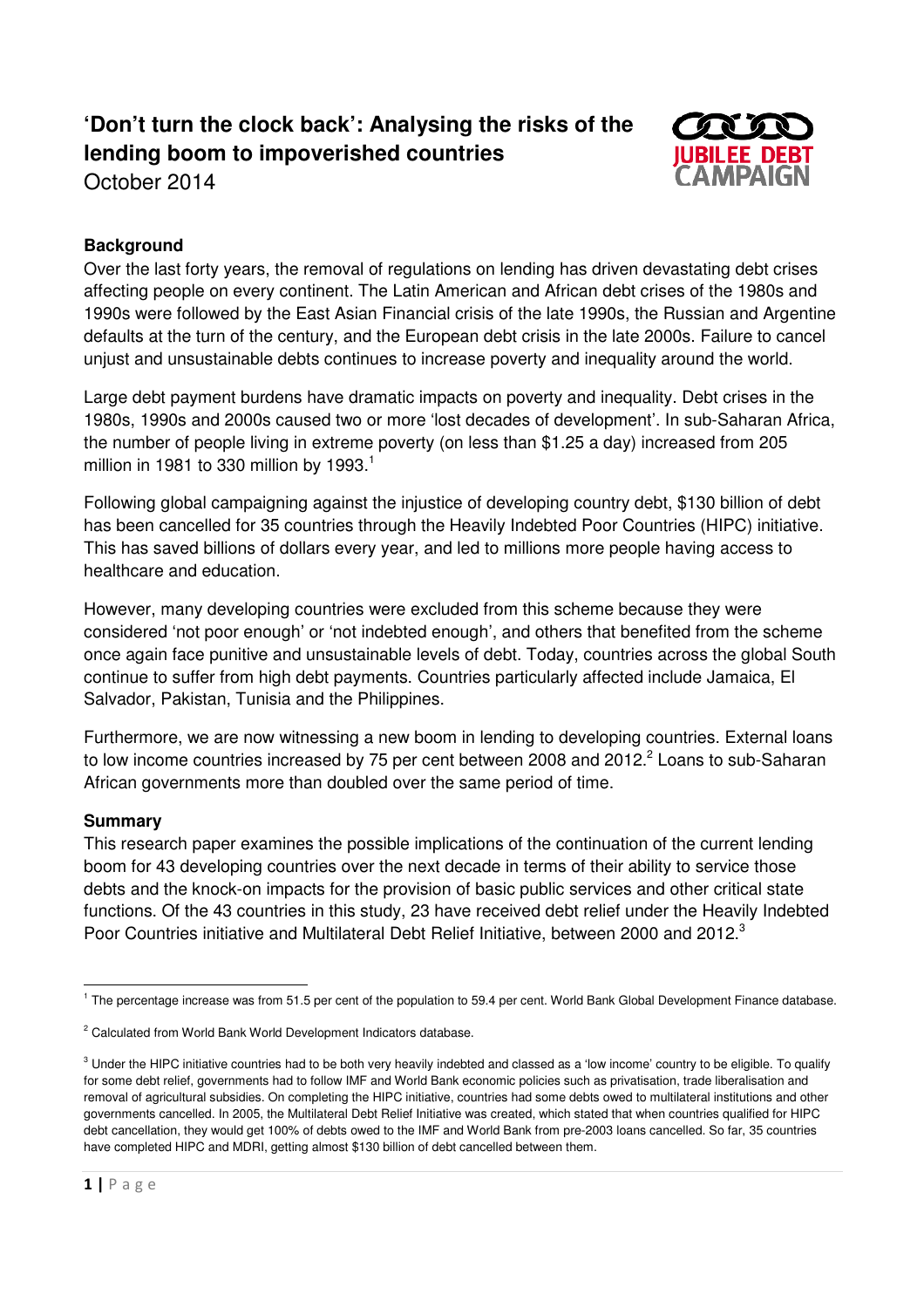It draws on data on developing country debts published by the World Bank and IMF and investigates what could happen to debt payments across these 43 countries over the next decade under three scenarios:

Scenario 1: IMF and World Bank predictions of continuous high economic growth

Scenario 2: IMF and World Bank estimates of one economic shock over the next decade

Scenario 3: Lower economic growth than the standard IMF and World Bank prediction

The research finds that:

- There are significant (greater than 5 percentage points of government revenue) increases in the proportion of government revenue spent on debt payments under all three scenarios.
- 11 countries (26%) will still face significant increases in debt payments even if IMF and World Bank predictions of continuous high economic growth over the next decade are met.
- This number of countries facing significant increases in debt payments will rise to 25 countries (60%) if IMF and World Bank estimates of one economic shock over the next decade are met.
- On the alternative scenario of lower, but still substantial economic growth, 29 countries (67%) have significant increases in debt payments.

If current lending to these countries was sustainable, it would be expected that over time, debt payments as a proportion of government revenue would fall, as investments funded by debt generate revenue to repay the loan and interest. Where debt payments are instead rising significantly over the medium term, it suggests that lending is unsustainable.

Of the 43 countries in this research, 25 have had some debts cancelled under the Heavily Indebted Poor Countries initiative and Multilateral Debt Relief Initiative. Of these, debt payments will reach the same or higher than before debt cancellation over the next decade in:

- 7 countries (28%) if IMF and World Bank predictions of continuous high economic growth over the next decade are met.
- 13 countries (52%) if IMF and World Bank estimates of one economic shock over the next decade are met.
- 16 countries (64%) if growth is lower than IMF and World Bank predictions, but still substantial.

The median average for the 43 countries shows a general trend of rising debt payments as a percentage of government revenue across all three scenarios. The average relative debt payment burden increases by between 85 per cent and 250 per cent, depending on growth rates and frequency and extent of any economic shocks.

For the 43 countries in this study, total lending to them has increased from \$11.4 billion per year in 2009 to \$18.5 billion in 2013, an increase of more than 60 per cent. Of this lending over those five years, 50 per cent has come from multilateral institutions such as the IMF, World Bank and African Development Bank. A further 33 per cent has come from other governments, leaving 17 per cent of lending from the private sector.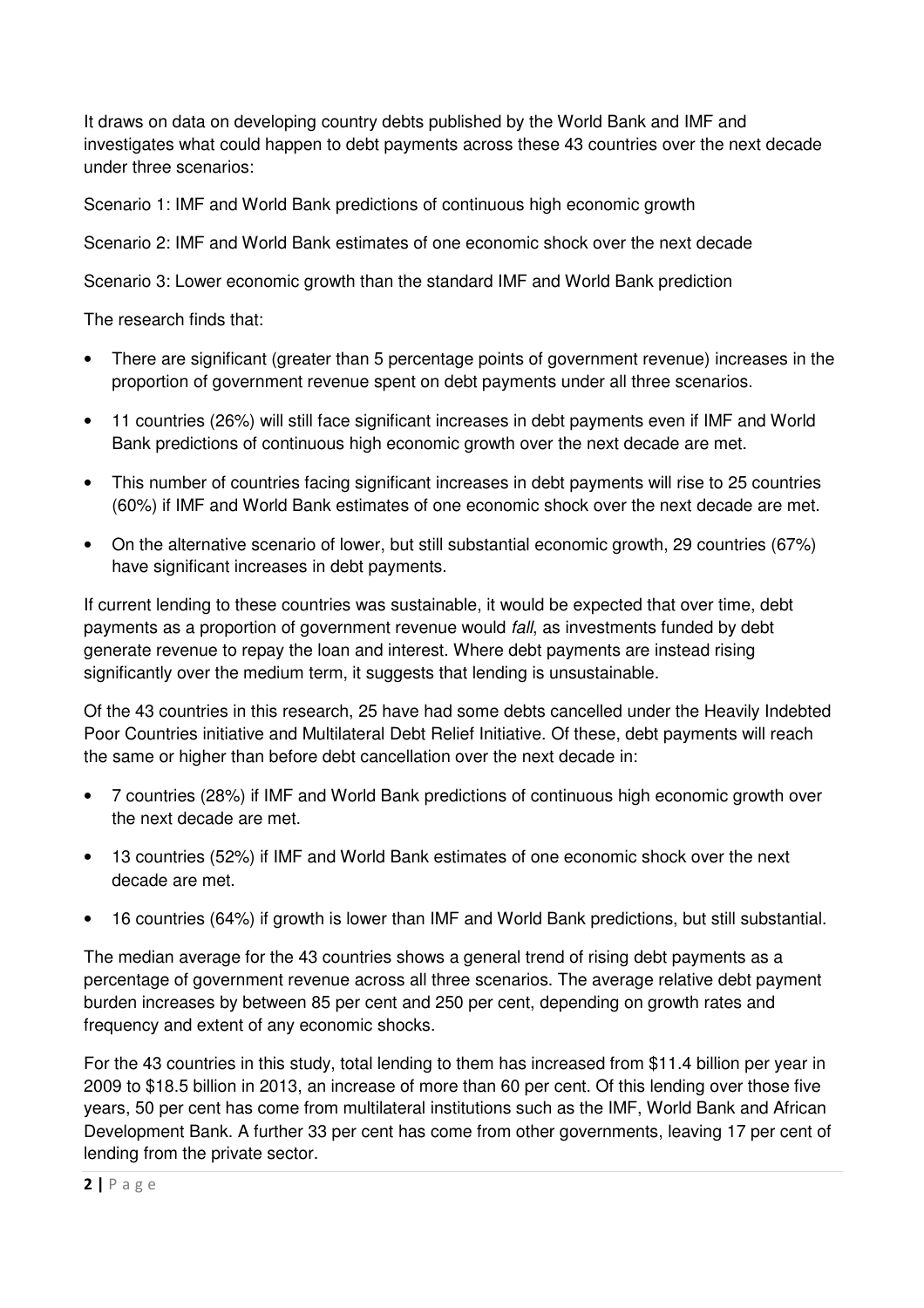Whilst public institutions are responsible for 83 per cent of lending to the countries in this study, their share of debt payments will not be quite as high because of the lower interest rates on public debts compared to those on loans from the private sector.

Moreover, two key areas are not covered by the analysis in this research, because they are not fully reported on in the IMF and World Bank data. External debt owed by the private sector is not fully included in IMF and World Bank analyses, despite the fact that runaway private sector debt has been at the root of a number of recent debt crises, including the East Asian Financial Crisis and the European Debt Crisis. In addition, payment obligations created by Public-Private Partnerships are not monitored by the IMF and World Bank even though they have the same or greater fiscal impact as direct government borrowing.

This paper concludes that, because of the very real risk of new debt crises in the developing world being created, urgent measures are needed to make lending more responsible and to create fair and transparent ways of dealing with debt crises if they do arise. By signalling that reckless lenders would not be bailed out, such measures would also help to reduce the chance of crises occurring in the first place. In particular, we recommend that the UK government should:

**1) Commit that all UK bilateral aid will remain as grants, not loans.** 

**2) Shift bilateral aid money away from sources which give loans such as the World Bank and IMF, towards sources which give grants.** 

**3) Require all lenders funded by the UK, including UK Export Finance, the World Bank and IMF, to sign up to responsible lending guidelines, including public scrutiny of loan terms before contracts are signed.** 

**4) Support the creation of a fair, transparent and independent process for resolving sovereign debt crises, to show banks they won't be bailed out for reckless loans.** 

**5) Support the creation of debt sustainability assessments which are conducted independently of creditor and debtors, take into account the meeting of basic needs and public services, and apply to all countries.** 

**6) Introduce policies to support developing countries in increasing their tax revenues, including by preventing the loss of revenue through tax avoidance and evasion.**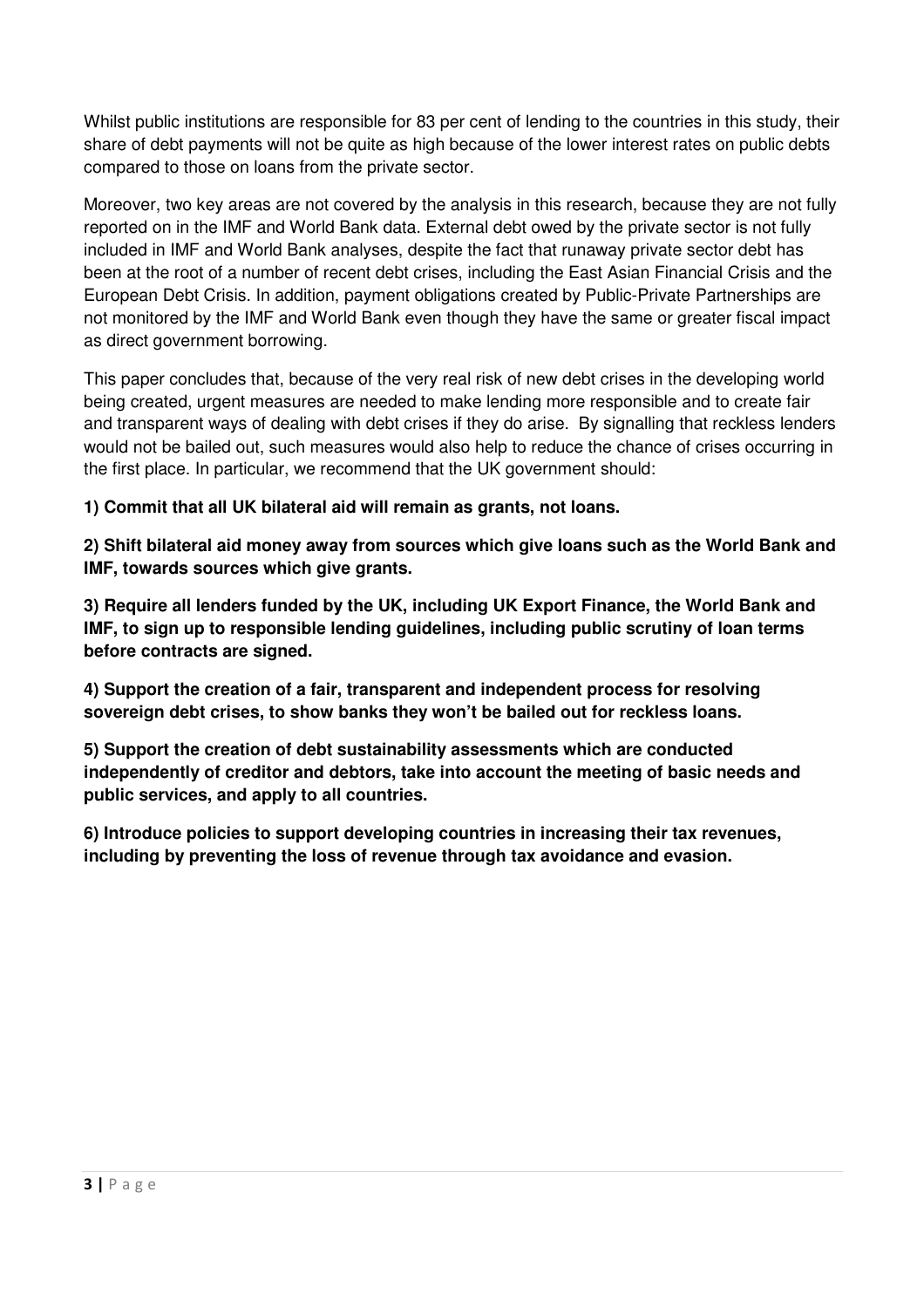### **Contents**

#### **1. Background to the data**

- 1.1 The three scenarios
- 1.2 What is not included
- 1.3 Scale and sources of lending boom
- 1.4 Definitions of debt sustainability and payability
- 1.5 Countries excluded from the research

### **2. Data**

### **3. Analysis**

- 3.1 Average debt payments are increasing
- 3.2 Debts are becoming less sustainable
- 3.3 Debts are becoming less payable
- 3.4 Debt payments could reach the same level as before countries received debt relief

### **4. Individual country examples**

- 4.1 Burkina Faso
- 4.2 Cote d'Ivoire
- 4.3 Ethiopia
- 4.4 Ghana
- 4.5 Haiti
- 4.6 Senegal

### **5. Illustrative impacts on health and education spending**

### **6. Recommendations**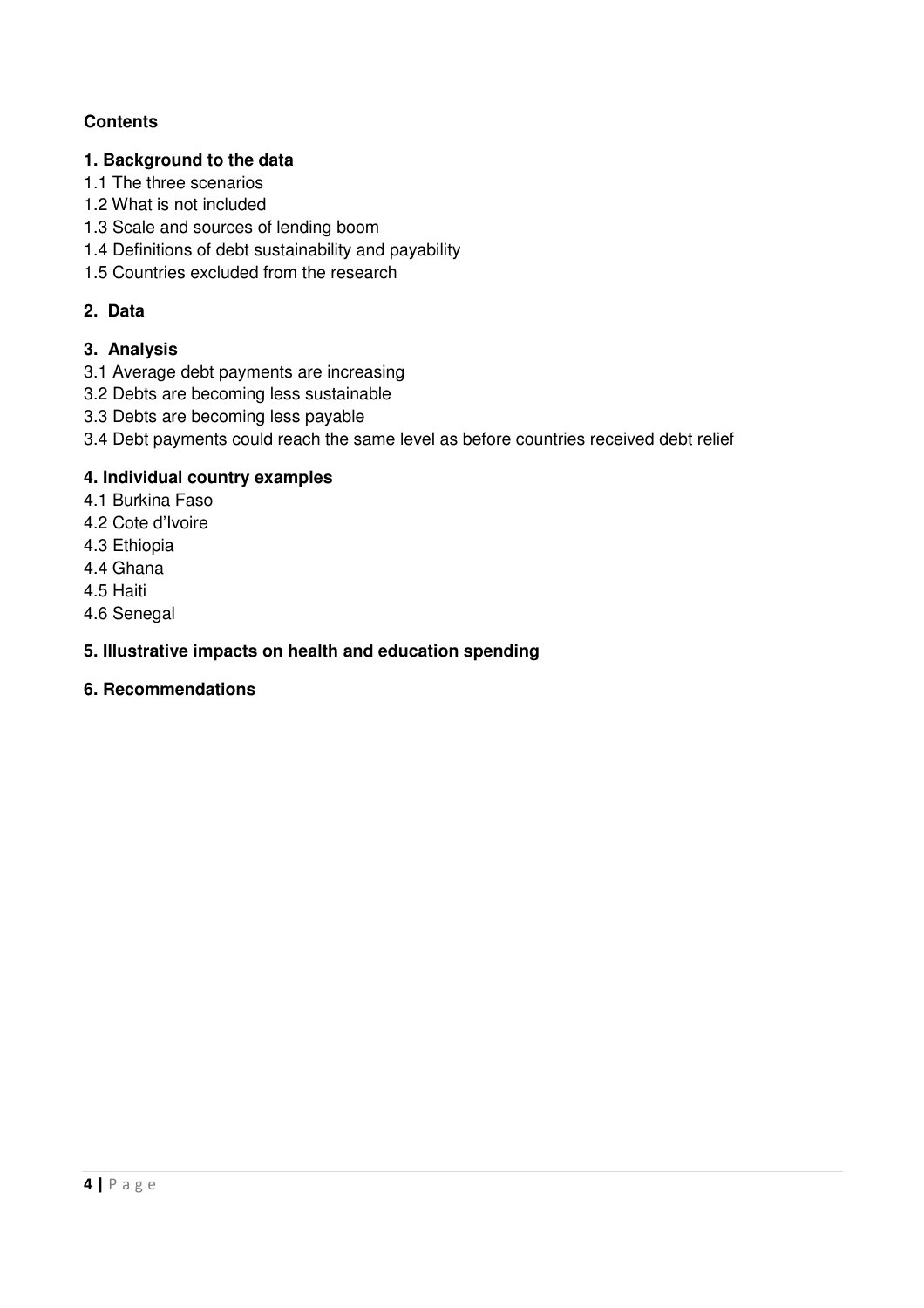#### **1. Background to the data**

This research uses IMF and World Bank Debt Sustainability Assessments to investigate possible debt payment burdens on 43 developing country governments over the next decade. It uses debt sustainability assessments completed and published within the last year (August 2013 to August 2014), which have been done for 43 countries in total.<sup>4</sup> Estimates of what could happen to debt payments across these 43 countries over the next decade are given for three scenarios:

Scenario 1: IMF and World Bank predictions of continuous high economic growth

Scenario 2: IMF and World Bank estimates of one economic shock over the next decade

Scenario 3: Lower economic growth than the standard IMF and World Bank prediction

These assessments provide the only forward looking data available on the debt payments of impoverished countries. However, the IMF and World Bank are themselves large lenders, and so have an inherent conflict of interest when conducting debt sustainability assessments. This research uses their assessments not because we think they are the right bodies to be assessing debt levels – they clearly cannot be independent when doing so – but because they are the only assessments that can be compared across countries.

The IMF and World Bank are meant to conduct debt sustainability assessments for all countries eligible for loans from the IMF's Poverty Relief and Growth Trust.<sup>5</sup> These contain estimates of what external debt service payments will be for the said country over coming years, based on various assumptions about the rate of lending to the country, economic growth, export growth and changes in government revenue collection.

The study looks in particular at projected debt payment levels for the 43 countries, rather than other figures such as total debt owed. Debt payments, of both interest and principal, are the true burden arising from a debt. How much a government is and will actually be spending on debt payments is the best single measure of its debt situation, rather than the overall level of its debt. $6$ 

The focus of this research is the risk of new debt crises in developing countries, but we are also highly concerned about the rising external debt levels in middle and high income countries - both because of risk of and potential impacts of future debt crises in these countries, but also because of the knock-on impacts on developing countries. However, equivalent research on external debt payments for middle and high income countries is not available because no such forward looking assessments of debt payments are made, either by the World Bank and IMF or any other global institutions.

#### **1.1 The three scenarios**

In the analysis below we use three scenarios for projected debt payment burdens:

 $\overline{a}$  $4$  A list of the 43 countries is in the Table on page 11.

<sup>&</sup>lt;sup>5</sup> This is all low income countries, some lower-middle income countries which have recently been low income and some small vulnerable middle income countries such as small islands.

 $6$  The current debt stock is of course vital in estimating what future debt service payments will be, alongside the interest rate of the various debts, and the estimated level of debt contraction in the future. Ideally, debt figures should also take into account the debt of the private sector, and debt payments received by governments. But again, there is too little forward looking data for these figures to be included in this research.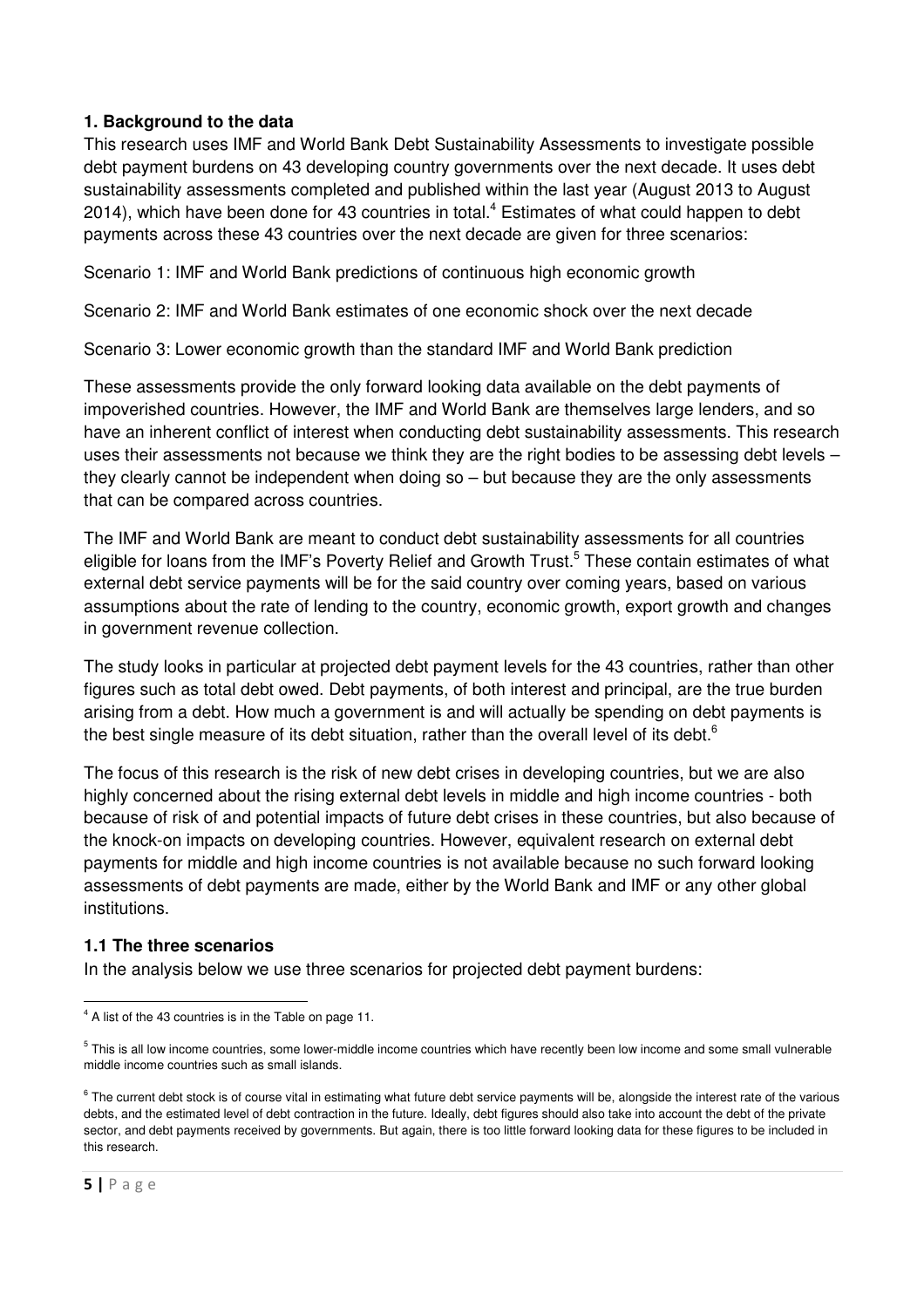**a) IMF baseline**. This is the IMF and World Bank's central forecast for what will happen. It usually assumes relatively high economic growth and no economic shocks such as recessions or currency devaluations.

**b) IMF one shock**. This assumes one large economic shock takes place now, and no more after that. The most common economic shock assumed is a one-off currency devaluation, but there are others. For example, the shock used for Afghanistan is a large fall in donor grants to the government. A 2012 review of the IMF and World Bank Debt Sustainability Assessments found that in 12 per cent of cases, countries had already suffered from an economic shock more extreme than the IMF and World Bank's estimated shock.<sup>7</sup>

**c) Lower growth**. This is a scenario calculated by us based on the IMF and World Bank assessments. We have included it because the IMF one shock scenario is still quite optimistic, only including one economic shock over a decade and failing to consider the prospect that more than one economic shock could happen at the same time.

This scenario assumes that growth is half the rate of the IMF baseline projection, there is a one off currency devaluation of 25 per cent,<sup>8</sup> and government revenue remains the same percentage of GDP as at present<sup>9</sup>. This scenario simply compares the IMF's expected debt payment burden with the lower government revenue brought about by the lower growth, devaluation and different share of government revenue. It does not take account of the fact that lower growth would be likely to result in more countries taking on more debt, and so an even higher debt payment burden.

Our lower growth scenario is still much less extreme than economic shocks experienced by the developing countries concerned in the past. For example, in sub-Saharan African countries economic growth averaged 1.1 per cent in the decade between 1982 and 1992 (in per person terms 'growth' was  $-1.7$  per cent per year over the same time period).<sup>10</sup> In the 'Lower growth' scenario in this study, the mean average annual growth rate across the 24 sub-Saharan African countries is 3.3 per cent.

#### **1.2 What is not included**

There are various payment obligations which are not included in IMF and World Bank Debt Sustainability Assessments:

### **a) External private sector debt**

Debt owed by the private sector can still precipitate debt crises, either when lending that an economy has become dependent on significantly falls, and / or repayment burdens on the private sector debt take significant resources out of the country concerned. The current debt crisis in Europe was triggered primarily by external debts owed by the private sector (eg, by Irish banks to British banks) rather than governments. This has created a debt crisis for the governments both

l <sup>7</sup> IMF and World Bank. (2012).Revisiting the Debt Sustainability Framework for Low-Income countries. IMF and World Bank. 12/01/12.

 $8$  Currency markets would be likely to bet on a lower value of the currency if growth were less than expected.

<sup>&</sup>lt;sup>9</sup> In many cases, the government revenue assumption works to counter the impact of the fall in economic growth, because the IMF baseline scenario often assumes that government revenue collection will fall as a percentage of GDP as economies grow rapidly.

<sup>&</sup>lt;sup>10</sup> Calculated from World Bank. World Development Indicators.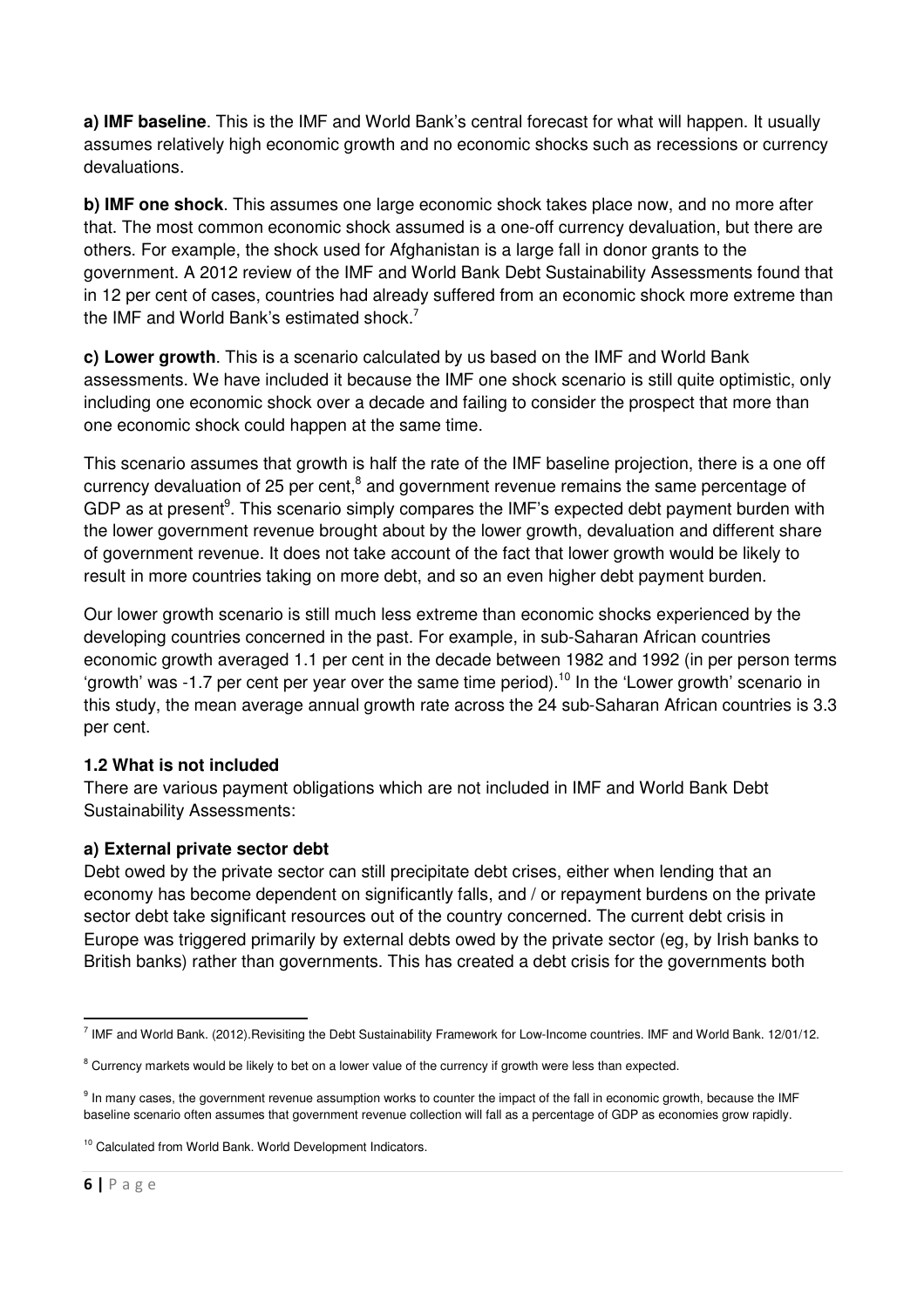because they have directly taken on the debts of the private sector, and because the recessions caused by private sector debt have significantly reduced government income.

Some IMF and World Bank DSAs have begun to include data on external private sector debt, though in many cases this is still limited. Furthermore, the external private sector debt data is not used to inform the debt risk rating for the country concerned.

### **b) Public-private partnerships**

PPPs are responsible for 15-20 per cent of infrastructure investment in developing countries.<sup>11</sup> As well as being heavily pushed by donors through both the aid they give and the conditions attached to aid and debt relief, a reason they have been popular is they enable debt payments to be hidden from the public view.

One form of PPPs, such as the Private Finance Initiative in the UK, gets the private sector to undertake an investment, but has the government commit to guaranteed payments and / or guarantees to bailout the private operator if an investment fails. PPPs therefore have the same fiscal impact as a government borrowing directly, but the payment obligations are not included in debt figures. In fact, the cost to the government is usually higher than if it had undertaken the borrowing and investment itself, because private sector borrowing costs more, private contractors demand a significant profit, and negotiations are normally weighted in the favour of the private sector.

According to Maximilien Queyranne from the IMF Fiscal Affairs Department, the fiscal risks of PPPs are "potentially large" because they can be used to "move spending off budget and bypass spending controls" and "move debt off balance sheet and create contingent and future liabilities". He also warns that they "reduce budget flexibility in the long term"<sup>12</sup>

A recent study by the World Bank's Independent Evaluation Group found that of 442 PPPs supported by the World Bank, assessments of their impact on poverty were conducted for just 9 of them (2%), and of their fiscal impact for just 12 (3%).<sup>13</sup> However, the debt payment obligations created by PPPs are not covered at all in Debt Sustainability Assessments, meaning that real future payment obligations on governments are higher than presented in this study.

#### **c) Domestic debt**

This study looks exclusively at the external debt of governments. External debt is owed to individuals, companies, institutions or governments outside the country concerned, whether in a foreign currency or that country's currency. In contrast, domestic debt is owed to people within the country concerned (whether in that country's currency, or a foreign currency).

Domestic debt is not included in this research primarily because the Debt Sustainability Assessments only have partial information on domestic debt. In particular, there tends to be no 'one shock' scenario for domestic debt, so the same analysis as for external debt cannot be conducted on it.

l <sup>11</sup> http://ieg.worldbank.org/evaluations/world-bank-group-support-ppp

<sup>&</sup>lt;sup>12</sup> Queyranne, M. (2014). Managing Fiscal Risks from Public-Private Partnerships. Presentation in Yaounde, March 2014.

<sup>&</sup>lt;sup>13</sup> IEG. (Undated). World Bank Group Support to Public-Private Partnerships: Lessons from Experience in Client Countries, fy02-1202-12. Page 67.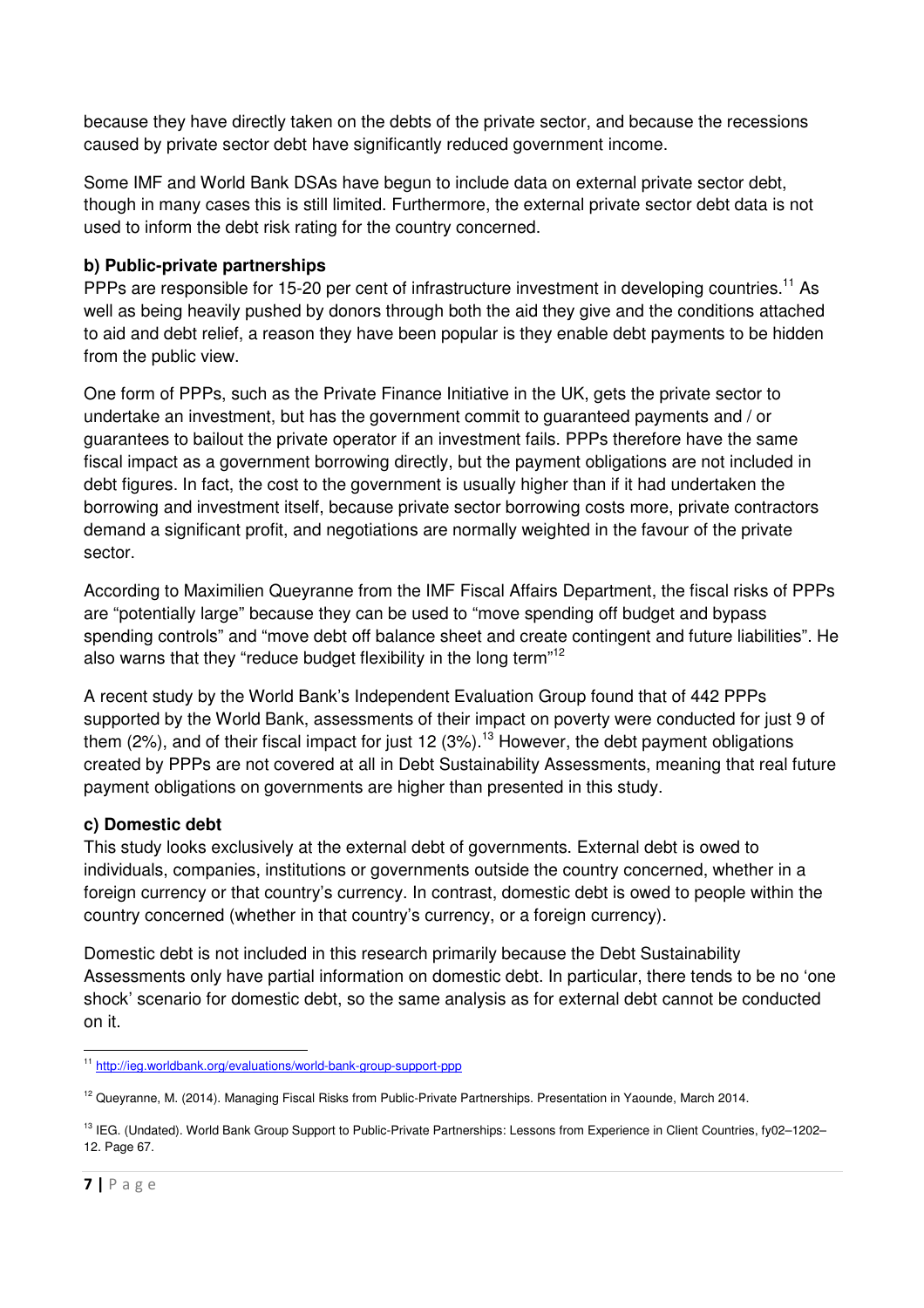Furthermore, there are significant differences between external and domestic debt which mean they should not be analysed in the same way. External debt is inherently more risky. Whilst domestic debt for impoverished countries usually has higher interest rates, it is also usually paid in local currency, so does not change wildly with currency devaluations. Furthermore, payments on domestic debt stay within the country concerned. So whilst high domestic debts can potentially cause financial difficulties for a government, there are more policies which can be introduced to cope with this, and domestic debts do not cause a financial imbalance with the rest of the world.

#### **1.3 Scale and sources of lending boom**

For the 43 countries in this study, total lending to them has increased from \$11.4 billion a year in 2009 to \$18.5 billion in 2013, an increase of more than 60 per cent. Of this lending over those five years, 50 per cent has come from multilateral institutions such as the IMF, World Bank and African Development Bank. A further 33 per cent has come from other governments, leaving 17 per cent of lending from the private sector (see Graph below).<sup>14</sup>

Whilst public institutions are responsible for 83 per cent of lending to the countries in this study, their share of debt payments will not be quite as high because of the lower interest rate on public debts than those on loans from the private sector.



Much media attention has been given to the issuance of bonds in recent years by low and lower middle income countries as the means of borrowing from the private sector. Whilst this is significant, direct lending by commercial banks has been slightly higher than lending through bonds over recent years for the 43 countries in this study. Between 2009 and 2012 (the World Bank does not yet have figures for 2013), \$4.1 billion was lent directly by commercial banks compared to \$3.9 billion through bonds (see Table below). $^{15}$ 

### **Sources of private sector lending to the 43 countries in this study, 2009 to 2012**<sup>16</sup>

 $\overline{\phantom{0}}$ <sup>14</sup> Calculated from World Bank. World Development Indicators database.

<sup>&</sup>lt;sup>15</sup> Calculated from World Bank World Development Indicators database.

<sup>&</sup>lt;sup>16</sup> Calculated from World Bank World Development Indicators database.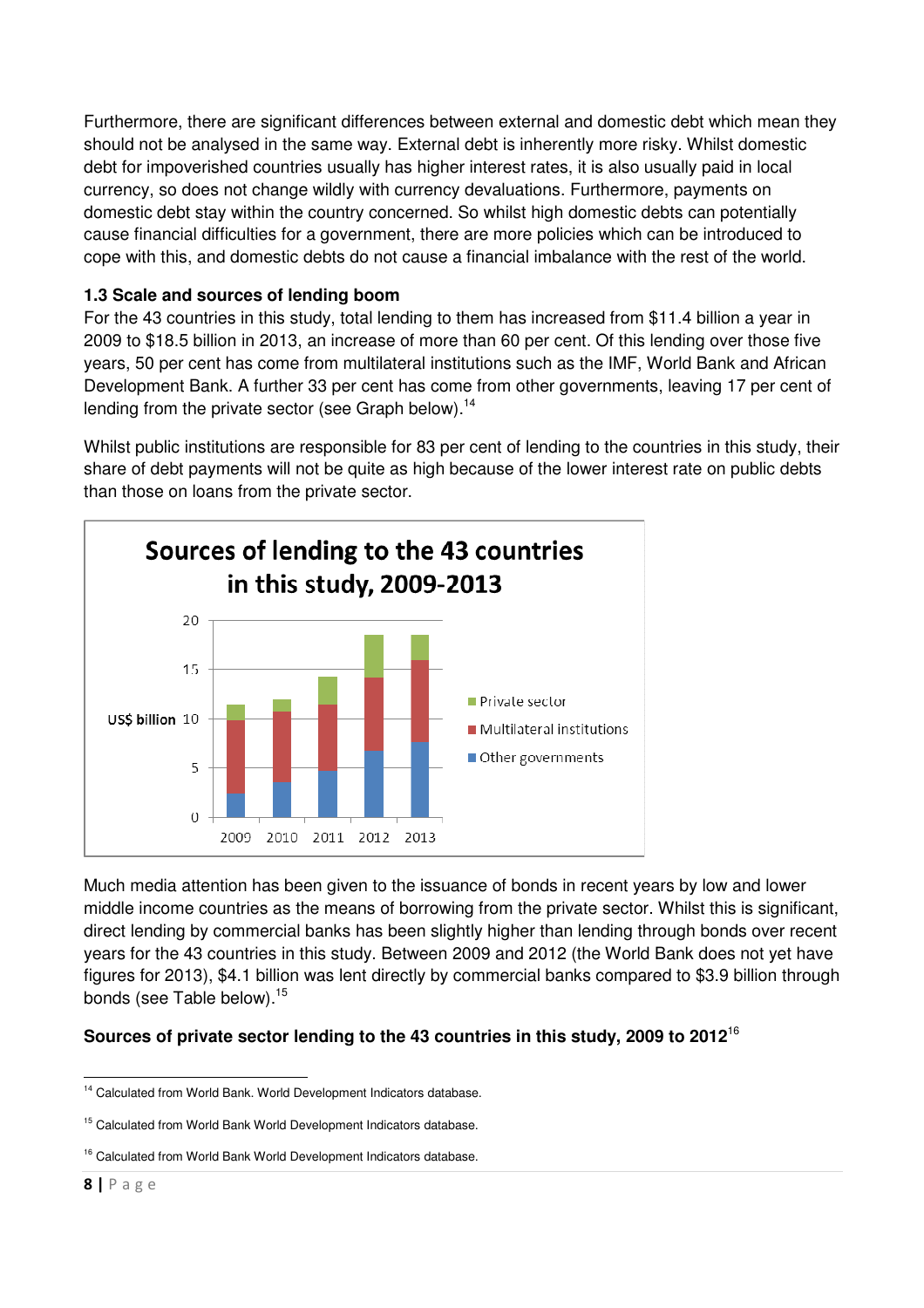| <b>Source of lending</b>        | <b>Amount</b> | Percentage of private<br>sector lending <sup>17</sup> |
|---------------------------------|---------------|-------------------------------------------------------|
| Direct from commercial<br>banks | \$4.1 billion | 41 per cent                                           |
| <b>Bonds</b>                    | \$3.9 billion | 39 per cent                                           |
| Other                           | \$1.9 billion | 19 per cent                                           |
| <b>Total</b>                    | \$9.9 billion |                                                       |

Bonds state a certain interest rate will be payable over the course of the bond, for example 8 per cent, with the principal being repaid in full when the bond matures. One of the assumptions governments sometimes make when issuing bonds is that they will be able to 'refinance' the bond when the principal comes due to be paid; ie, they will take out another bond to pay the principal on the previous one. If this is the case, it means the real payment burden is 'only' the interest, and not the principal. However, it is a very dangerous assumption to make. Bonds being taken out now are during a period of record low interest rates in Western countries, the main source of lending for private sector bonds. Whether bonds will be able to be refinanced in the future, and at what interest rate, is doubtful, so the best assumption would be that bonds will need to be repaid in full.

For lending from multilateral institutions and governments, interest rates are significantly lower. This means that in theory they are more able to fund investments which are productive enough to repay the loan because the rate of return on how they are used can be lower. However, one difference with bonds is that in theory there should be no prospect of public loans being refinanced.<sup>18</sup> Loans are given for particular projects, and both the principal and any interest needs to be paid in full by the time the loan matures. So even with lower interest rates, so called 'concessional' loans still have a significant repayment burden.

### **1.4 Definitions of debt sustainability and payability**

The IMF and World Bank define 'sustainability' as whether or not a government is able to keep paying its debt. This definition takes no account of the impact of debt payments on the people of the country concerned. Debts can continue to be paid at huge cost to the provision of and access to essential public services, but still be defined as 'sustainable'. What the IMF and World Bank actually assess is 'payability'.

A better definition of sustainability is whether the lending being undertaken now will leave the government concerned in a better or worse financial situation over the medium term, and so better or less able to meet basic needs and public services.

The rationale behind borrowing is to be able to invest now, or cope with the impact of an economic shock or downturn, and therefore be in a better financial situation in the future. The way to assess

l  $17$  Doesn't add up to 100% because of rounding

<sup>&</sup>lt;sup>18</sup> In reality, sometimes IMF and World Bank bailout loans effectively refinance failed project loans, by providing the revenue for them to be repaid, not funding any new investment, and leaving the debt with the country concerned.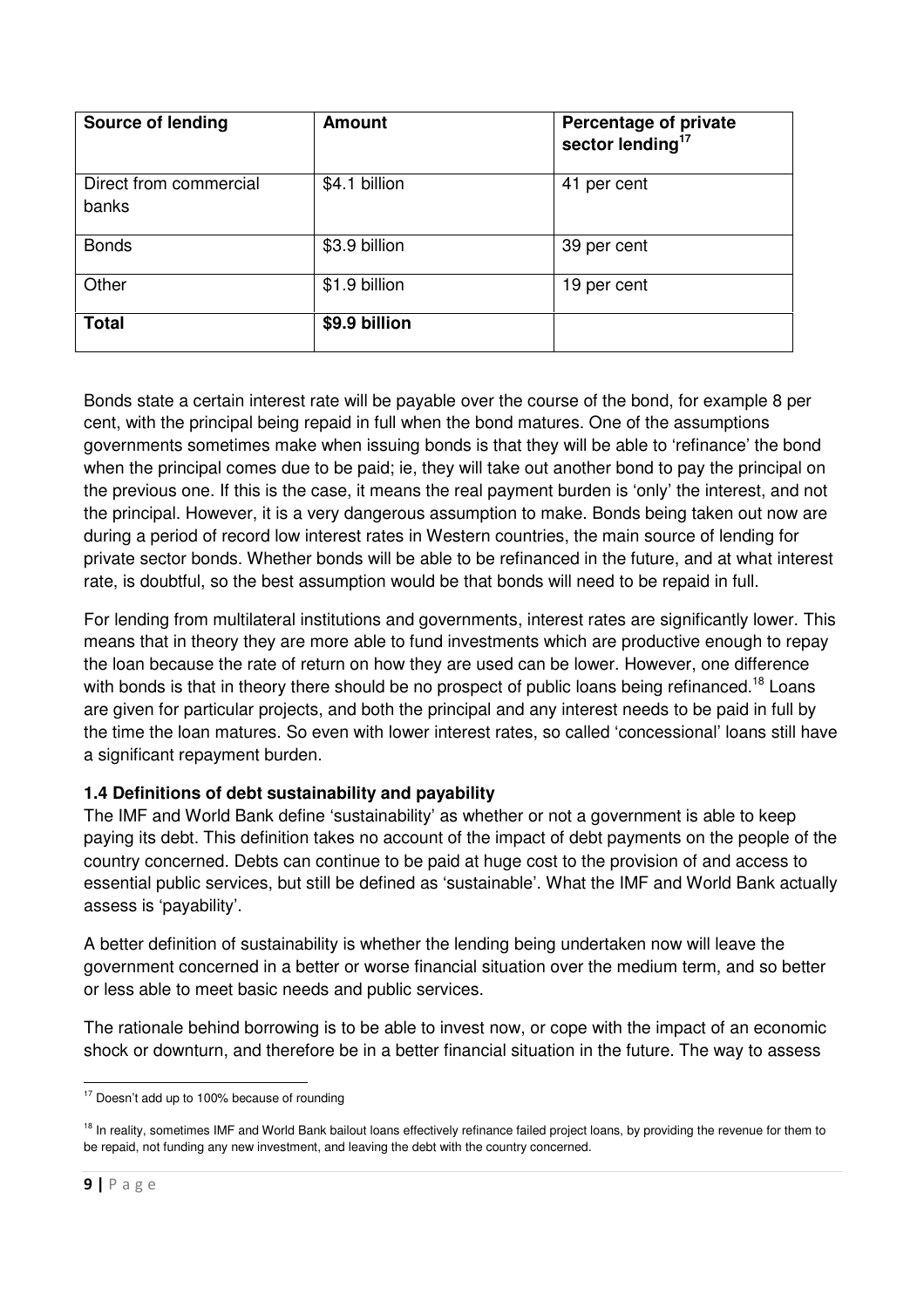this properly has to be done on a loan-by-loan basis, looking at what the lending is being used for and what impact this will have. Such an analysis is beyond the scope of this study. However, one outcome that would be expected if lending in the aggregate is sustainable is that debt payments as a proportion of revenue would fall over the medium term. The extra income from the investments facilitated by lending would have created enough revenue to repay that lending and interest, with more left over.

This study analyses the impact of the different scenarios against this better definition of **sustainability**, as well as the IMF and World Bank's measure of the country to pay its debts, ie, '**payability'**. For those countries which have received debt relief as part of the HIPC and MDRI initiatives, it also compares projected future debt payments with debt payments before countries received debt relief, to assess whether payments will go **back to pre-debt relief levels**. Throughout the study individual cases are drawn out in detail.

#### **1.5 Countries excluded from the research**

Three other countries have had Debt Sustainability Assessments in the last year, but we have not been able to include them in this analysis. Grenada's debt situation is too uncertain as it is currently in default and negotiations on a debt restructuring with private and bilateral creditors. Malawi's DSA does not include full external debt statistics. Sudan's DSA assumes that the government will be paying its external debt. However, in reality Sudan is in default on much of the debt, and it cannot and will not begin making the debt payments envisioned in the DSA.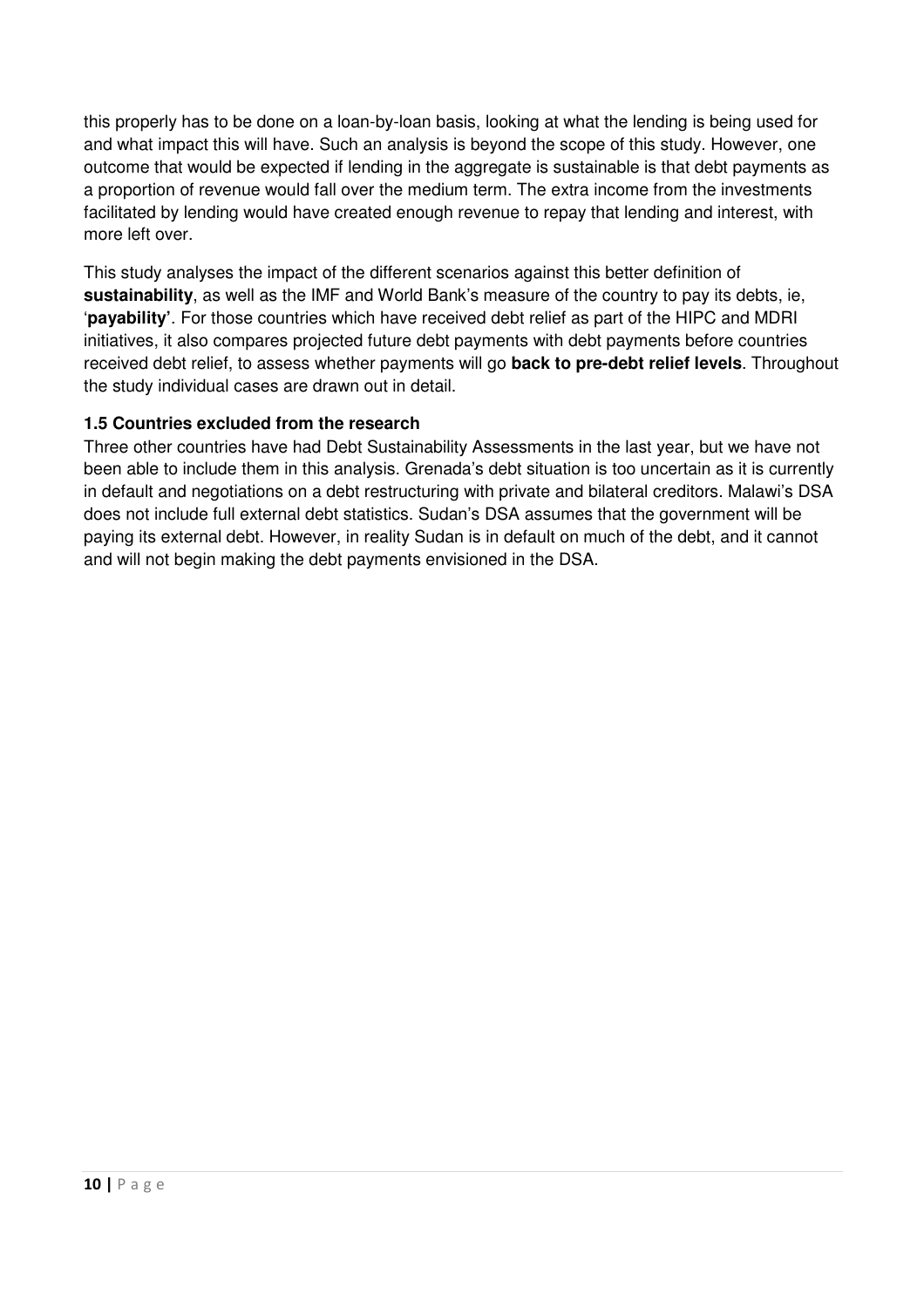#### **2. Data**

The Table below summarises the data on which the later analysis in this research paper is based. In 'red' it shows:

- For '**Sustainability**', the countries where debt payments increase by 5 percentage points of government revenue or more over the next decade, for the three scenarios.

- For '**Payability**', the countries where debt payments reach 18 per cent or more of government revenue at some point in the next decade, for the three scenarios.

- For '**Back to pre-debt relief levels**', the countries where debt payments return to the same or higher level than before debt relief was achieved, for the three scenarios

| <b>Country</b>      | <b>Current level of</b><br>debt payments | otherwise stated)   | Sustainability (Figures are payments in 2024 unless |              | Payability (Figures are payments in 2024 unless<br>otherwise stated) |                 |                  | Back to pre-debt relief levels |                      |              |
|---------------------|------------------------------------------|---------------------|-----------------------------------------------------|--------------|----------------------------------------------------------------------|-----------------|------------------|--------------------------------|----------------------|--------------|
|                     | (2013)                                   | <b>IMF</b> baseline | <b>IMF</b> one shock                                | Lower growth | <b>IMF</b> baseline                                                  | IMF one shock   | Lower growth     | <b>IMF</b> baseline            | <b>IMF</b> one shock | Lower growth |
| Afghanistan         | 1.2                                      |                     | 18                                                  | 3.5          |                                                                      | 18              | 3.5              |                                |                      |              |
| Bangladesh          | 8.1                                      | $\overline{7}$      | 10 <sup>1</sup>                                     | 20.4         | $\overline{7}$                                                       | 10              | 20.4             |                                | N/A                  |              |
| <b>Bhutan</b>       | 22.7                                     | 30.8                | 30.8                                                | 97.1         | 30.8                                                                 | 30.8            | 97.1             |                                | N/A                  |              |
| <b>Bolivia</b>      | 6.4                                      | $\overline{4}$      | 5.5                                                 | 8.3          | $\overline{4}$                                                       | 5.5             | 8.3              |                                |                      |              |
| <b>Burkina Faso</b> | $\overline{4}$                           | 7.6                 |                                                     | 15.8         | 7.6                                                                  | 11              | 15.8             |                                |                      |              |
| <b>Burma</b>        | $\overline{2}$                           | 4.6                 | 6                                                   | 11.1         | 4.6                                                                  | 6               | 11.1             |                                | N/A                  |              |
| Cambodia            | 5.1                                      | 4.3                 | 7.3                                                 | 11.          | 4.3                                                                  | 7.3             | 11               |                                |                      |              |
| Cameroon            | 2.8                                      | 8.7                 | 12                                                  | 17.3         | 8.7                                                                  | 12              | 17.3             |                                |                      |              |
| CAR                 | 18.6                                     | 2.5                 | 3                                                   | 11.8         | 18.5 (2014)                                                          | 18.5(2014)      | 18.5(2014)       |                                |                      |              |
| Chad                | 10.5                                     | 9                   | 13                                                  | 14.8         | 14.9 (2015)                                                          | 21(2015)        | 21.3(2015)       |                                | N/A                  |              |
| Comoros             | 0.7                                      | 6.8                 | 15                                                  | 15.8         | 6.8                                                                  | 15              | 15.8             |                                |                      |              |
| Congo, Rep.         | 4.2                                      | 1.8                 | 2.5                                                 | 1.8          | 1.8                                                                  | 2.5             | 1.8              |                                |                      |              |
| Cote d'Ivoire       | 9.1                                      | 14                  | 25                                                  | 35.4         | 14                                                                   | $\overline{25}$ | 35.4             |                                |                      |              |
| Ethiopia            | 5.3                                      | 10.8                | 15.5                                                | 21.2         | 10.8                                                                 | 15.5            | 21.2             |                                |                      |              |
| Ghana               | 16.6                                     | 25(2023)            | 37 (2023)                                           | 49.9 (2023)  | 25 (2023)                                                            | 37 (2023)       | 49.9 (2023)      |                                |                      |              |
| Haiti               | 1.4                                      | 14.2                | 22                                                  | 31.3         | 14.2                                                                 | 22              | 31.3             |                                |                      |              |
| Kiribati            | 0.5                                      | 3.5                 | 6                                                   | 5.7          | 3.5                                                                  | 6               | 5.7              |                                | N/A                  |              |
| Kyrgyz Rep.         | 4.6                                      | 5.4                 | 10.5                                                | 11.1         | 5.4                                                                  | 10.5            | 11.1             |                                | N/A                  |              |
| Laos                | 12.6                                     | 10.8                | 15                                                  | 25.4         | 10.8                                                                 | 15              | 25.4             |                                | N/A                  |              |
| Lesotho             | 3.3                                      | 7.7                 | 10.5                                                | 11.1         | 7.7                                                                  | 10.5            | 11.1             |                                | N/A                  |              |
| Liberia             | 1.4                                      | 4.4                 | 6                                                   | 9.9          | 4.4                                                                  | 6               | 9.9              |                                |                      |              |
| Madagascar          | 5.5                                      | 8.8                 |                                                     | 20.8         | 8.8                                                                  | 14              | 20.8             |                                |                      |              |
| Mali                | 5.3                                      | 5.1                 | 6                                                   | 11.5         | 5.1                                                                  | 6               | 11.5             |                                |                      |              |
| Marshall Islds      | 20.9                                     | 12                  | 15                                                  | 17.5         | 18.1 (2014)                                                          | (2014)<br>18.1  | 18.1(2014)       |                                | N/A                  |              |
| Moldova             | 3.7                                      | 3.3                 | 4.8                                                 | 6.3          | 3.3                                                                  | 4.8             | 6.3              |                                | N/A                  |              |
| Mongolia            | 16.7                                     | 13.5                | 24                                                  | 27.3         | 29(2017)                                                             | 37 (2017)       | 43.9 (2017)      |                                | N/A                  |              |
| Mozambique          | 3.7                                      | 6.8                 | 13                                                  | 19.7         | 6.8                                                                  | 13              | 19.7             |                                |                      |              |
| Nepal               | 5.8                                      | 3.7                 | 8.5                                                 | 7.7          | 3.7                                                                  | 8.5             | 7.7              |                                | N/A                  |              |
| Nicaragua           | 4.3                                      | 2.9                 | $\overline{z}$                                      | 5.4          | 2.9                                                                  |                 | $\overline{5.4}$ |                                |                      |              |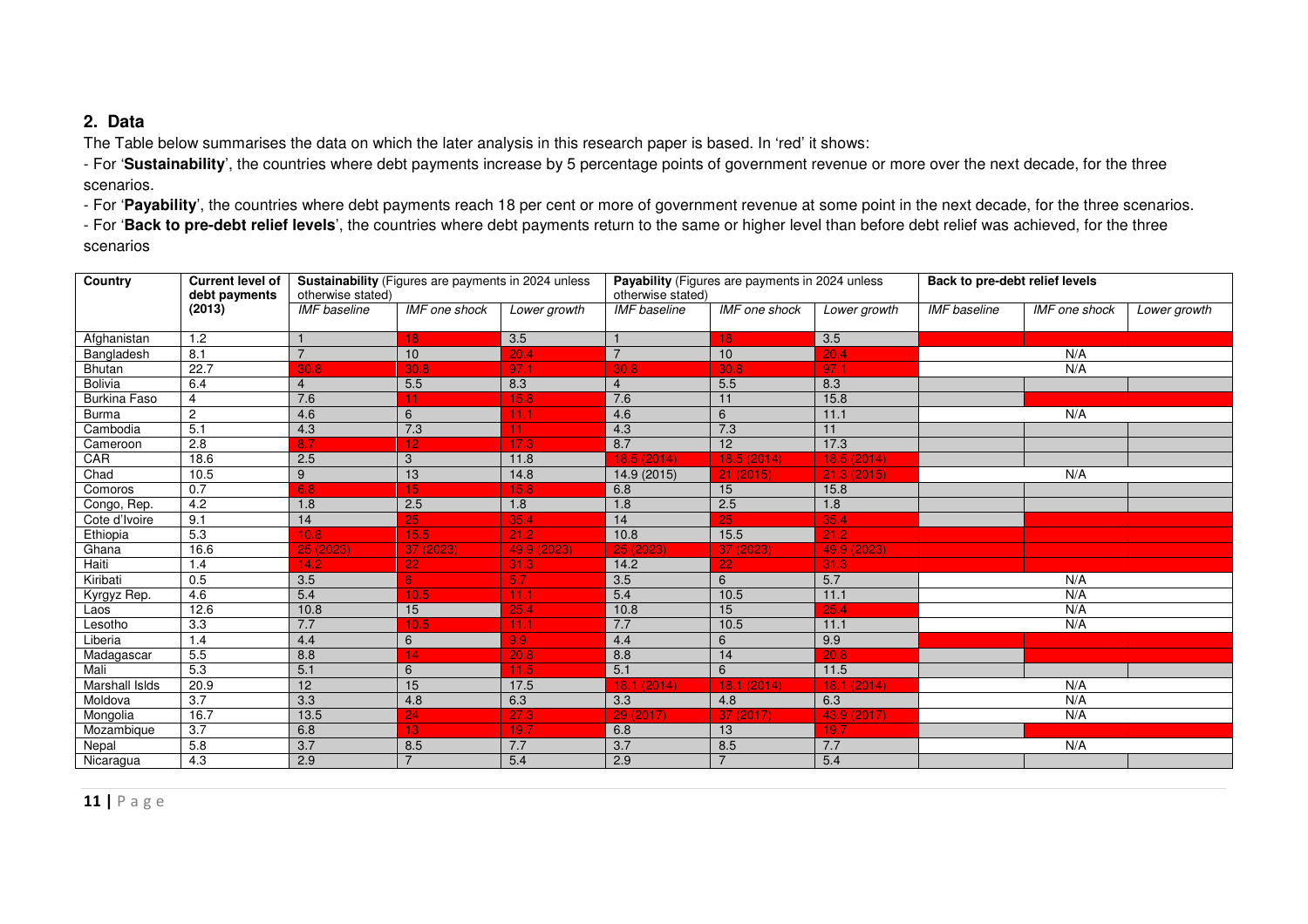#### Data continued.

| Country<br><b>Current level of</b><br>debt payments |        | Sustainability (Figures are payments in 2024 unless<br>otherwise stated) |                  | Payability (Figures are payments in 2024 unless<br>otherwise stated) |              | Back to pre-debt relief levels |              |                     |               |              |
|-----------------------------------------------------|--------|--------------------------------------------------------------------------|------------------|----------------------------------------------------------------------|--------------|--------------------------------|--------------|---------------------|---------------|--------------|
|                                                     | (2013) | <b>IMF</b> baseline                                                      | IMF one shock    | Lower growth                                                         | IMF baseline | <b>IMF</b> one shock           | Lower growth | <b>IMF</b> baseline | IMF one shock | Lower growth |
| Nigeria                                             | 0.8    | 1.9                                                                      |                  | 3.2                                                                  | 1.9          |                                | 3.2          |                     | N/A           |              |
| <b>PNG</b>                                          | 2.1    | 2                                                                        | 9.5 <sub>1</sub> | $\overline{4}$                                                       |              | 9.5                            |              |                     | N/A           |              |
| Rwanda                                              | 5.6    | 13.5 (2023)                                                              | 19.5 (2023)      | 34.9 (2023)                                                          | 13.5 (2023)  | 19.5 (2023)                    | 34.9 (2023)  |                     |               |              |
| Sao Tome                                            | 10.3   |                                                                          | 10.5             | 12.1                                                                 |              | 10.5                           | 12.1         |                     |               |              |
| Senegal                                             | 9.2    | 16.3                                                                     | 22.5             | 38.2                                                                 | 18(2020)     | 20.4 (2020)                    | 33 (2020)    |                     |               |              |
| Sierra Leone                                        | 6.7    | 5.3                                                                      | 8                | 12.2                                                                 | 5.3          | 8                              | 12.2         |                     |               |              |
| Solomon Islds                                       | 2.1    | 1.5                                                                      | 5.4              | 3.2                                                                  | 1.5          | 5.4                            | 3.2          |                     | N/A           |              |
| Tanzania                                            | 3      | 9.6 <sub>1</sub>                                                         | 13 I             | 23.3                                                                 | 9.6          | 13                             | 23.3         |                     |               |              |
| Timor-Leste                                         |        | 2.5                                                                      | 7.5\             | 5.                                                                   | 2.5          | 7.5                            | 5            |                     | N/A           |              |
| Togo                                                | 5.4    | 11.8                                                                     | 181              | 25.7                                                                 | 11.8         | 18                             | 25.7         |                     |               |              |
| Tonga                                               | 9.6    | 11.4                                                                     | 16.5             | 20.1                                                                 | 14.4 (2019)  | 20(2019)                       | 21.8(2019)   |                     | N/A           |              |
| Uganda                                              | 3.6    | 8.2                                                                      |                  | 21.6                                                                 | 8.2          |                                | 21.6         |                     |               |              |
| Zambia                                              | 4.7    | 14.                                                                      | 16)              | 38.7                                                                 | 14           | 16                             | 38.7         |                     |               |              |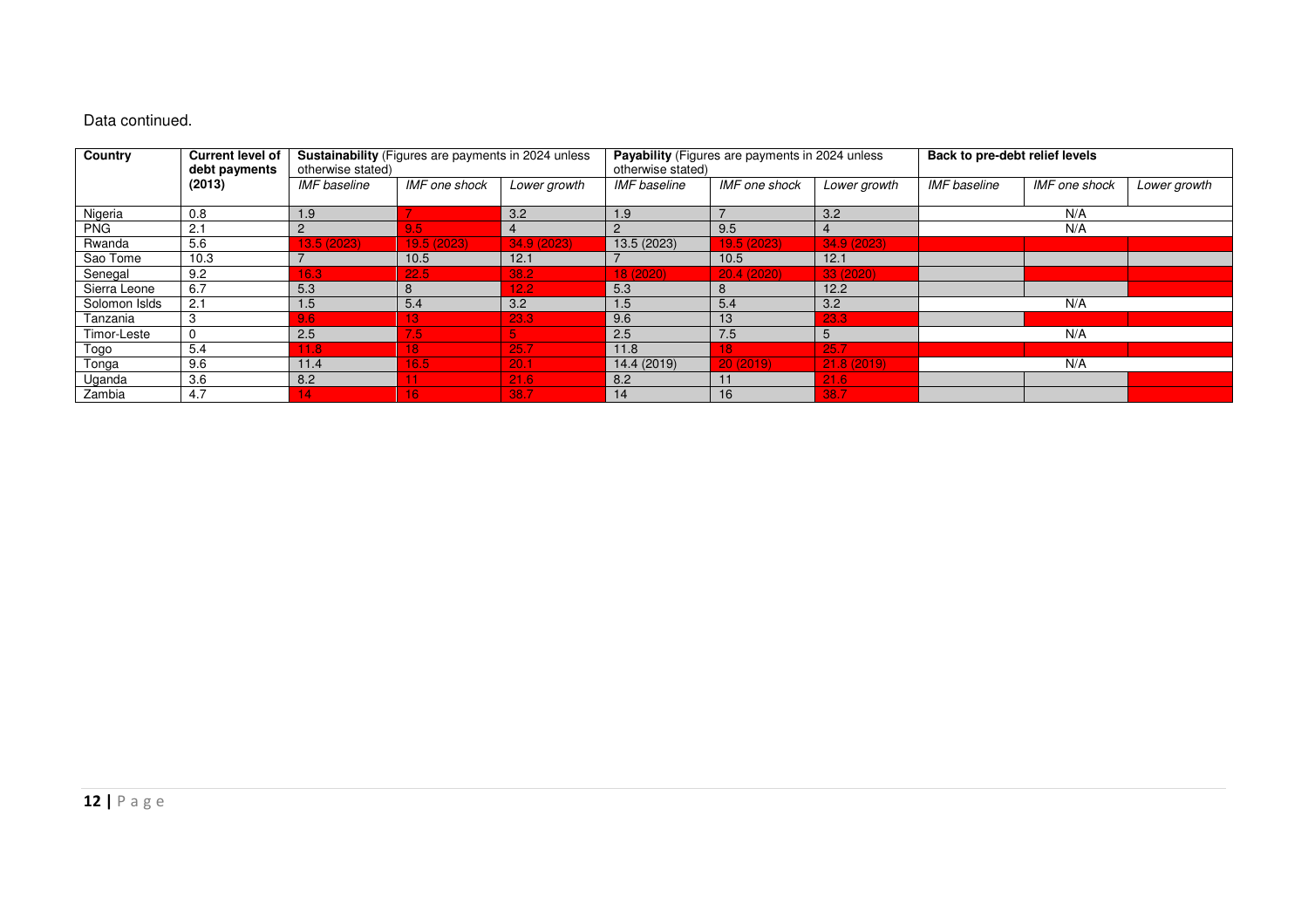### **3. Analysis**

### **3.1 Average debt payments are increasing**

As an introduction to the more detailed discussion below, we have calculated the median average debt payments across the 43 countries. The median average has been used because the mean average is distorted by a few countries with very large debt payment burdens.

The median average shows a general trend of rising debt payments as a percentage of government revenue. In the IMF's baseline case, payments increase from just less than 4 per cent of government revenue in 2011 to almost 7 per cent by 2024. Economic shocks push payments significantly higher. Under the one shock scenario they reach over 10 per cent by 2024; under the lower growth scenario 13 per cent by 2024 (see Graph below). Therefore, across the three scenarios, the average relative debt payment burden increases by between 85 per cent and 250 per cent.



### **Median average government external debt service as a percentage of revenue (2011-2024)**

#### **3.2 Debts are becoming less sustainable**

As discussed in section 1.4, a better definition of debt sustainability is whether the lending being undertaken now will leave the government concerned in a better or worse financial situation over the medium term, and so better or less able to meet basic needs and public services. We have therefore analysed the sustainability of current debt on the basis of whether or not debt payments in a decade's time will be more than 5 percentage points more of government revenue than they are now. For example, if a country is spending 5 per cent of government revenue on external debt payments now, but this increases to 10.5 per cent of government revenue by 2024, this suggests the lending is unsustainable because it has not led to a large enough increase in revenue to pay the debt and interest.

Even on the IMF's baseline projections, which tend to assume high rates of economic growth, eleven countries will be spending over five percentage points more of government revenue on debt repayments in ten years time than they do today: Bhutan, Cameroon, Comoros, Ethiopia, Ghana, Haiti, Rwanda, Senegal, Tanzania, Togo and Zambia. This is based on annual projected economic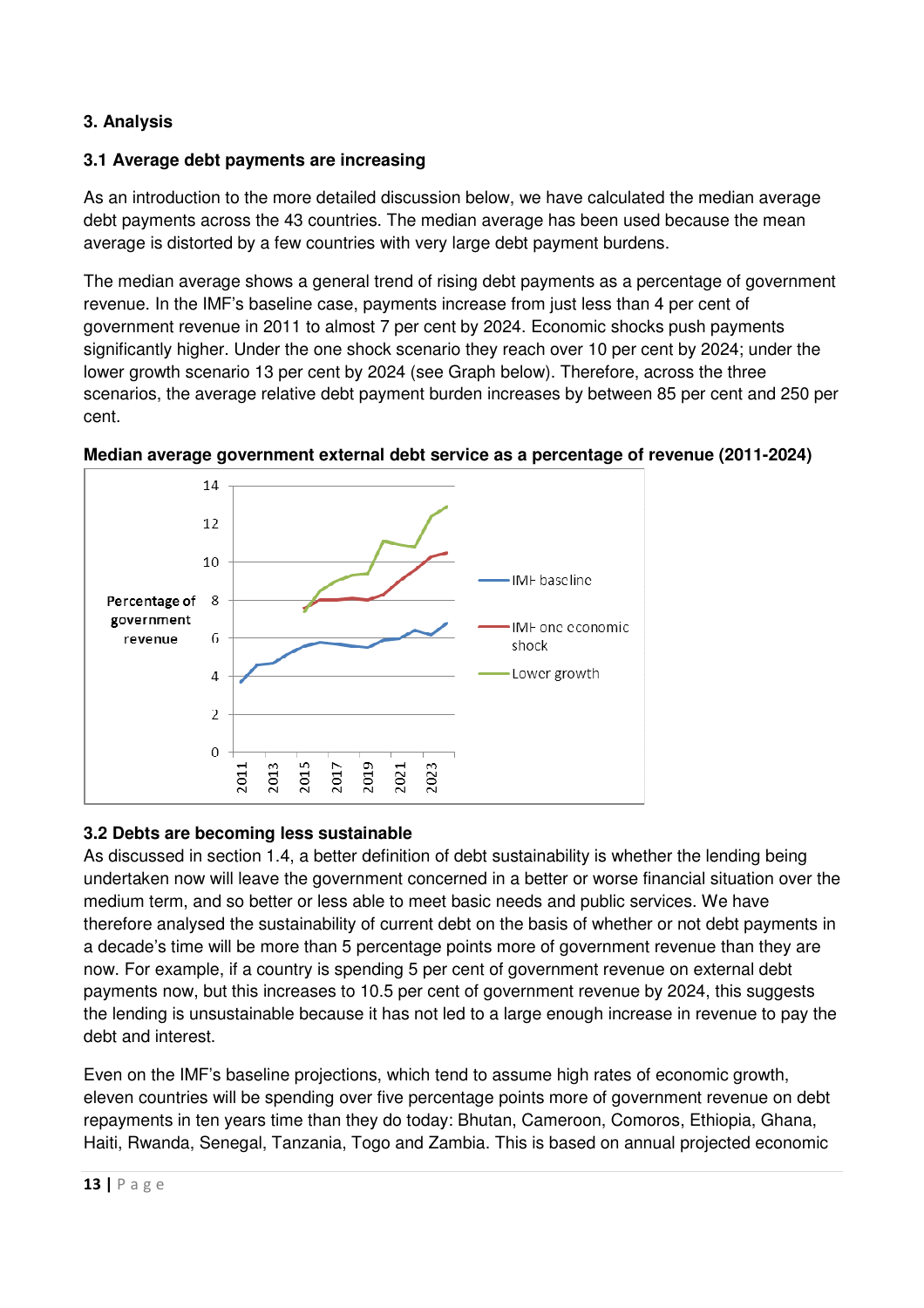growth in these countries of between 3.7% (Haiti) and 7.7% (Bhutan), with a mean average across the 11 countries of 5.9%. That relative debt repayments will increase significantly even if there are high rates of economic growth strongly suggests that overall debt build-up in such countries is unsustainable.

Of course, if there are economic shocks the situation changes dramatically. The IMF predictions of one economic shock now (and no more thereafter) show 25 countries spending more than five percentage points, and up to 20 percentage points, more of government revenue on debt repayments in ten years time than they do today.

On our alternative scenario of lower economic growth, a similar number of countries – 29 – will be spending more than five percentage points, and up to 30 percentage points, more of government revenue on debt repayments in ten years time than they do today.<sup>19</sup>

| Summary Table. Countries where debt payments as a percentage of revenue increase |  |
|----------------------------------------------------------------------------------|--|
| significantly between now and 2024                                               |  |

| <b>Scenario</b>      | <b>Countries where debt payments</b><br>increase by more than 5 percentage<br>points                                                                                                                                                                                                                          | Number of<br>countries (out<br>of 43) |
|----------------------|---------------------------------------------------------------------------------------------------------------------------------------------------------------------------------------------------------------------------------------------------------------------------------------------------------------|---------------------------------------|
| <b>IMF</b> baseline  | Bhutan, Cameroon, Comoros, Ethiopia,<br>Ghana, Haiti, Rwanda, Senegal, Tanzania,<br>Togo and Zambia                                                                                                                                                                                                           | 11 (26%)                              |
| <b>IMF one shock</b> | Afghanistan, Bhutan, Burkina Faso<br>Cameroon, Comoros, Cote d'Ivoire,<br>Ethiopia, Ghana, Kiribati, Kyrgyz Republic,<br>Haiti, Lesotho, Madagascar, Mongolia,<br>Mozambique, Nigeria, Papua New Guinea,<br>Rwanda, Senegal, Tanzania, Timor-Leste,<br>Togo, Tonga, Uganda and Zambia                         | 25 (58%)                              |
| Lower growth         | Bangladesh, Bhutan, Burkina Faso,<br>Burma, Cambodia, Cameroon, Comoros,<br>Cote d'Ivoire, Ethiopia, Ghana, Haiti,<br>Kiribati, Kyrgyz Republic, Lao, Lesotho,<br>Liberia, Madagascar, Mali, Mongolia,<br>Mozambique, Rwanda, Senegal, Sierra<br>Leone, Tanzania, Timor-Leste, Togo,<br>Tonga, Uganda, Zambia | 29 (67%)                              |

l 19 Bangladesh, Bhutan, Burkina Faso, Burma, Cambodia, Cameroon, Comoros, Cote d'Ivoire, Ethiopia, Ghana, Haiti, Kiribati, Kyrgyz Republic, Lao, Lesotho, Liberia, Madagascar, Mali, Mongolia, Mozambique, Rwanda, Senegal, Tanzania, Timor-Leste, Togo, Tonga, Uganda, Zambia.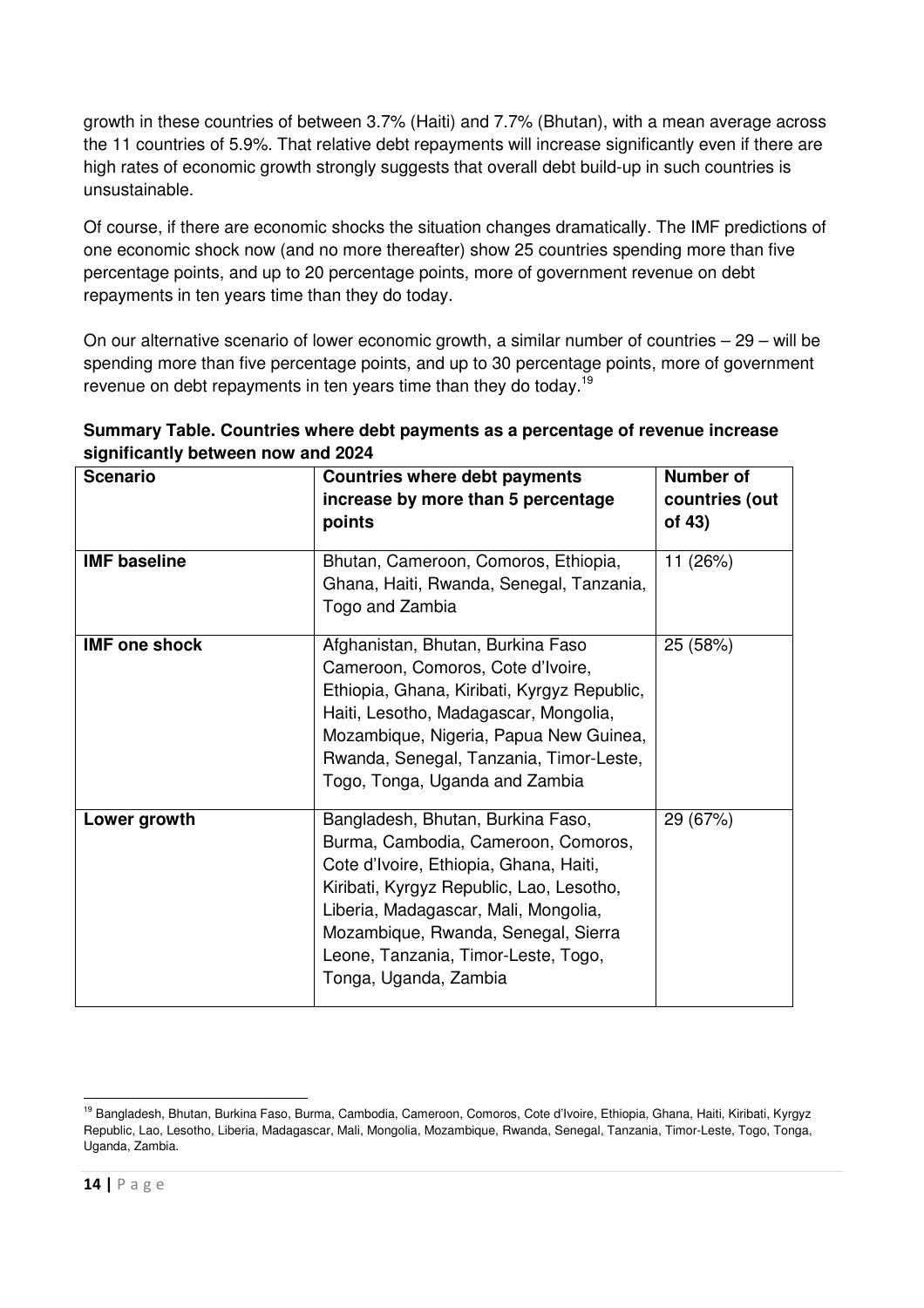#### **3.3 Debts are becoming less payable**

The IMF and World Bank say that external debts tend to become unpayable once they are higher than 18-22 per cent of government revenue. Of course, the reality can vary around this threshold. One key factor is whether lenders are willing to keep lending, and so enable the debt to be paid. Under the current system of dealing with high debt payments, the IMF, World Bank and other lenders often give bailout loans, enabling the original lenders such as the private sector to be paid, whilst the high debt remains, and austerity conditions are forced on the country concerned.

Even on the baseline projection, six countries will be spending more than 18 per cent of government revenue on external debt payments at some point in the next decade: Bhutan, Central African Republic, Ghana, the Marshall Islands, Mongolia and Senegal. Of these, debt payments in Bhutan, Central African Republic and the Marshall Islands are already in breach of this level, showing that there is already an urgent need for new debt resolution mechanisms in some countries. A further seven countries breach this threshold if they suffer from one economic shock today (and no more thereafter): Afghanistan, Chad, Cote d'Ivoire, Haiti, Rwanda, Togo and Tonga.

On the lower growth scenario, 20 countries will breach the 18% threshold at some point between now and 2024: Bangladesh, Bhutan, Central African Republic, Chad, Cote d'Ivoire, Ethiopia, Ghana, Haiti, Lao, Madagascar, Marshall Islands, Mongolia, Mozambique, Rwanda, Senegal, Tanzania, Togo, Tonga, Uganda, Zambia.

| <b>Scenario</b>      | Countries where debt payments are<br>more than 18 per cent of government<br>revenue at some point in next decade                                                                                                           | Number of<br>countries (out<br>of 43) |
|----------------------|----------------------------------------------------------------------------------------------------------------------------------------------------------------------------------------------------------------------------|---------------------------------------|
| <b>IMF</b> baseline  | Bhutan, Central African Republic, Ghana,<br>the Marshall Islands, Mongolia and<br>Senegal                                                                                                                                  | 6(14%)                                |
| <b>IMF</b> one shock | Afghanistan, Bhutan, Central African<br>Republic, Chad, Cote d'Ivoire, Ghana,<br>Haiti, the Marshall Islands, Mongolia<br>Rwanda, Senegal, Togo and Tonga                                                                  | 13 (30%)                              |
| Lower growth         | Bangladesh, Bhutan, Central African<br>Republic, Chad, Cote d'Ivoire, Ethiopia,<br>Ghana, Haiti, Laos, Madagascar, Marshall<br>Islands, Mongolia, Mozambique, Rwanda,<br>Senegal, Tanzania, Togo, Tonga, Uganda,<br>Zambia | 20 (47%)                              |

| Summary Table. Countries where debt payments as a percentage of revenue are over 18 per |
|-----------------------------------------------------------------------------------------|
| cent at some point between now and 2024                                                 |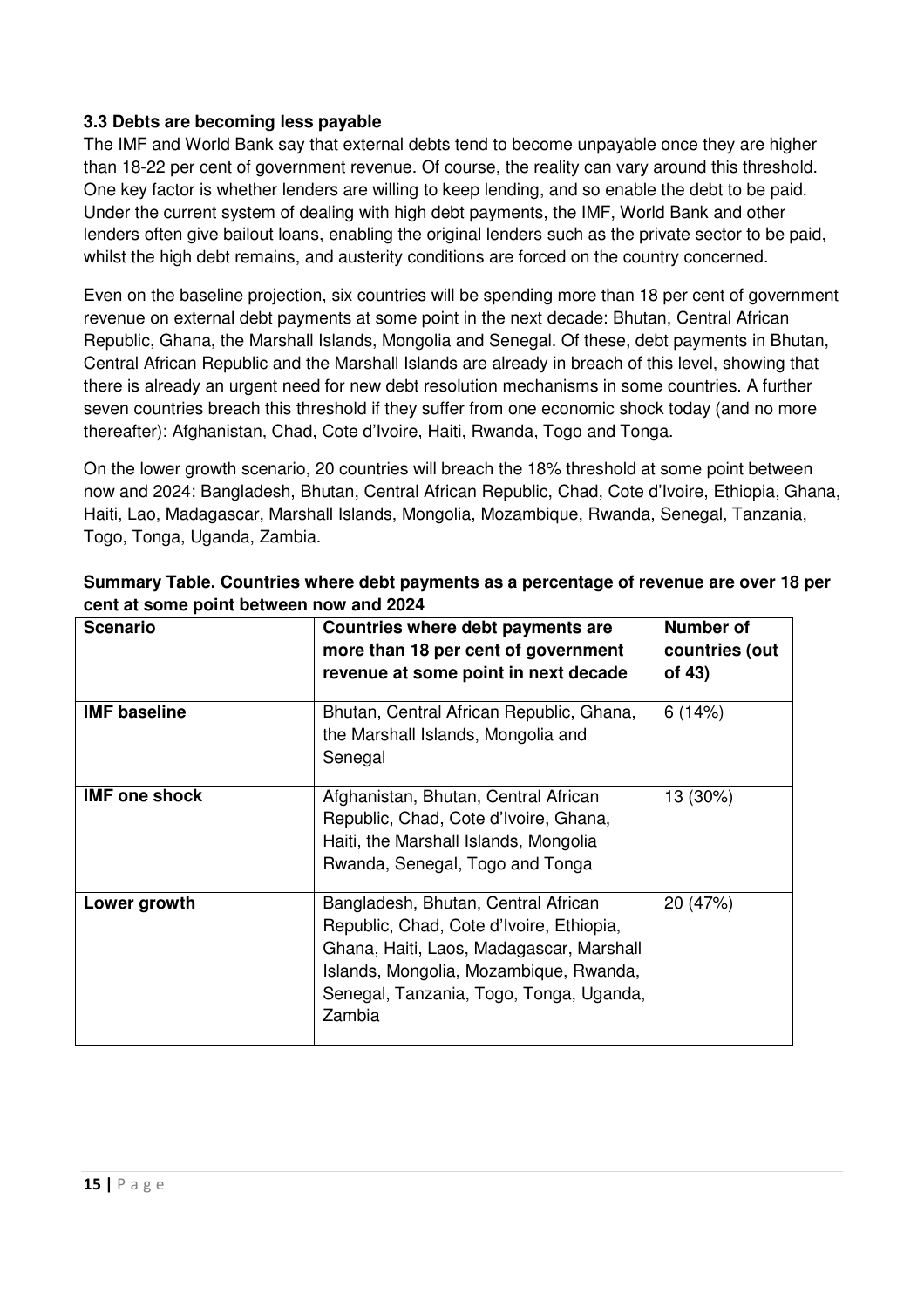### **3.4 Debt payments could reach the same level as before debt relief**

Of the 43 countries in this study, 23 have received debt relief under the Heavily Indebted Poor Countries initiative and Multilateral Debt Relief Initiative, between 2000 and 2012. A sensible policy aim would be to make sure that for such countries, debt payments do not rise to the same level of government revenue as existed before debt relief was achieved.

Annual debt payments for an individual country can vary widely, especially around particular repayment spikes. In the analysis below, we have identified in which countries payments clearly increase to a similar or greater level than was the case before the country reached completion point of the HIPC and MDRI. This shows that seven countries are set to have debt payments the same or higher than before debt relief, even on the IMF's baseline projection. Of these, two – Afghanistan and Liberia – are because payments before debt relief were extremely low because their governments were in default. However, for the other five, debt payments absorbed a significant amount of government revenue before debt relief.

Under the IMF one economic shock scenario, more than half of countries that received debt relief have payments at some point over the next decade as high or higher than before their debt was cancelled.

| Summary Table. Countries where debt payments as a percentage of revenue are the same or |  |
|-----------------------------------------------------------------------------------------|--|
| higher than before the country received debt relief, at some point between now and 2024 |  |

|                      | Countries where debt payments will be<br>similar or higher than before HIPC and<br>MDRI debt relief at some point over the<br>next 10 years                               | Number of<br>countries<br>(out of 25) |
|----------------------|---------------------------------------------------------------------------------------------------------------------------------------------------------------------------|---------------------------------------|
| <b>IMF</b> baseline  | Afghanistan, Ethiopia, Ghana, Haiti, Liberia,<br>Rwanda, Togo                                                                                                             | 7(28%)                                |
| <b>IMF</b> one shock | Afghanistan, Burkina Faso, Cote d'Ivoire,<br>Ethiopia, Ghana, Haiti, Liberia, Madagascar,<br>Mozambique, Rwanda, Senegal, Tanzania,<br>Togo                               | 13 (52%)                              |
| Lower growth         | Afghanistan, Burkina Faso, Cote d'Ivoire,<br>Ethiopia, Ghana, Haiti, Liberia, Madagascar,<br>Mozambique, Rwanda, Senegal, Sierra Leone,<br>Tanzania, Togo, Uganda, Zambia | 16 (64%)                              |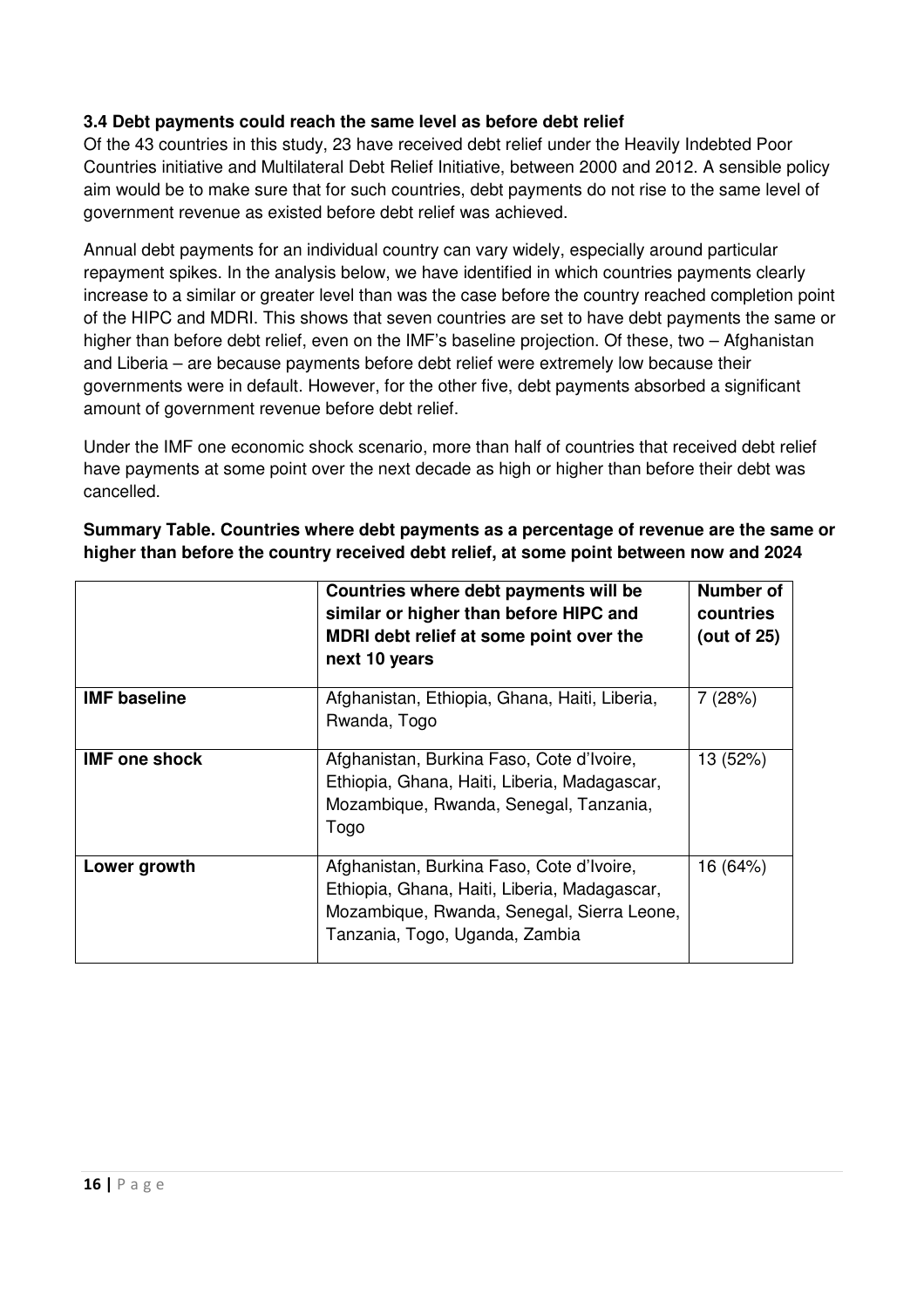#### **4. Individual country examples**

Below are six country examples which highlight some of the themes of the previous chapter.

#### **4.1 Burkina Faso**

Burkina Faso's projected debt payments continue to increase steadily over the next decade, towards but not reaching levels prior to starting to receive debt relief in 2002. However, in the case of one economic shock, or lower growth, the debt payment burden is even more significant.



### **4.2 Cote d'Ivoire**

Despite qualifying for debt relief in 2012, Cote d'Ivoire's debt payments are expected to remain high because of debt owed to the private sector and multilateral and government loans post-2004, which were not included in the debt cancellation scheme. Payments reach almost 15 per cent of revenue by 2024 on the IMF's baseline, which is still below the amount the country was paying prior to debt relief (except when the country was in default in the mid-2000s). However, if there is one significant economic shock, or lower growth, payments are significantly higher, and reach at least the same level as before debt relief.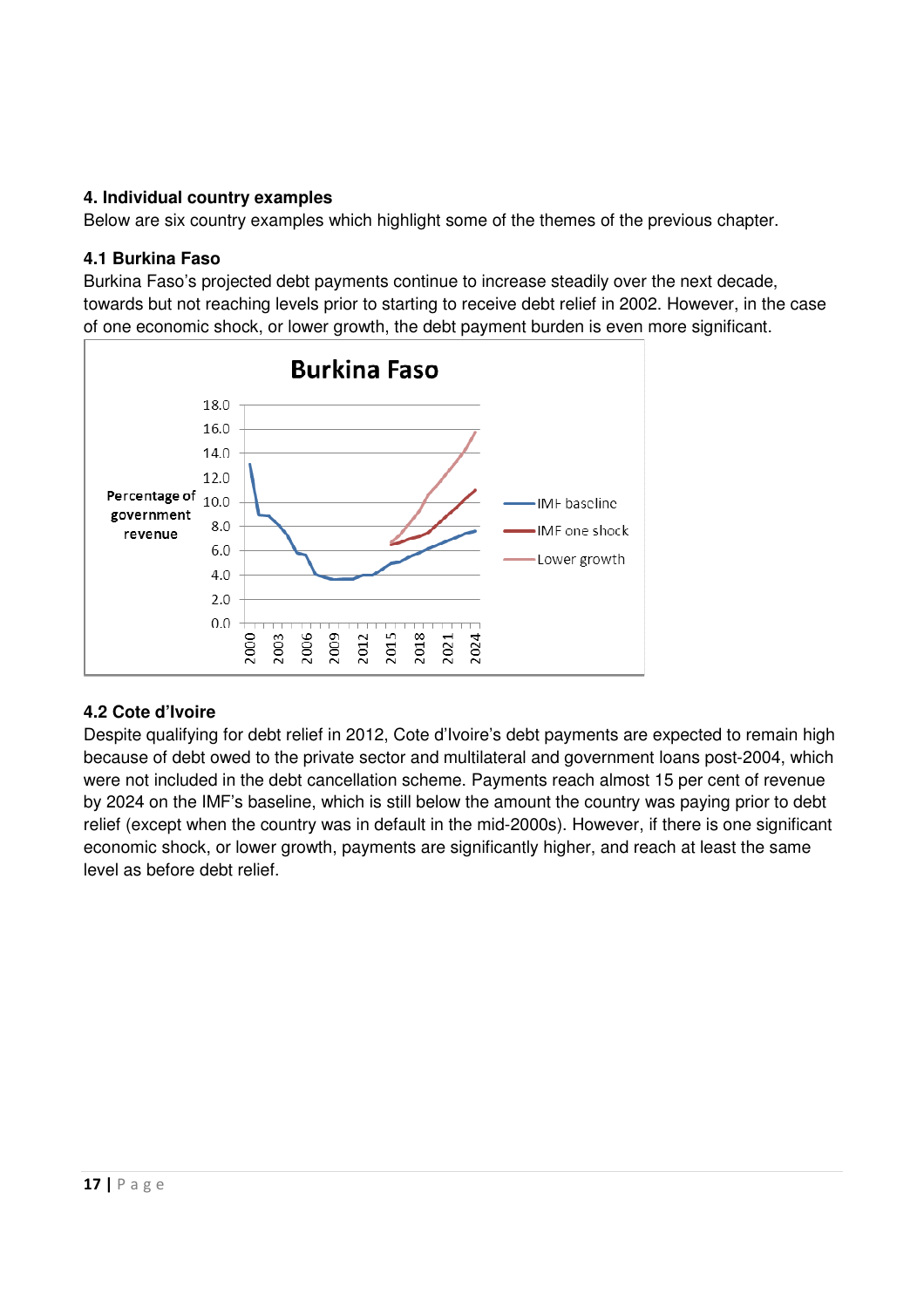

### **4.3 Ethiopia**

In Ethiopia, debt payments are projected by the IMF to increase from 4 per cent of revenue in 2011 to 11 per cent by 2024. If there is one economic shock this increases to 15 per cent, and 20 per cent under the lower growth scenario.



#### **4.4 Ghana**

On the IMF's baseline projection, Ghana's debt payments reach 25 per cent of government revenue in 2025, well above the IMF's threshold for when government's struggle to pay their debts. Of course, in the event of one economic shock payments are even higher – reaching 37 per cent in 2023. In the lower growth scenario they are higher still, hitting a clearly unpayable 50 per cent of government revenue.

Bernard Anaba from ISODEC says that one issue for the Ghanaian government's debt situation is that tax revenues have not kept pace with economic growth, extraction of natural resources such as oil, and the 'rebasing' of the economy in 2010 which moved the country into lower middle income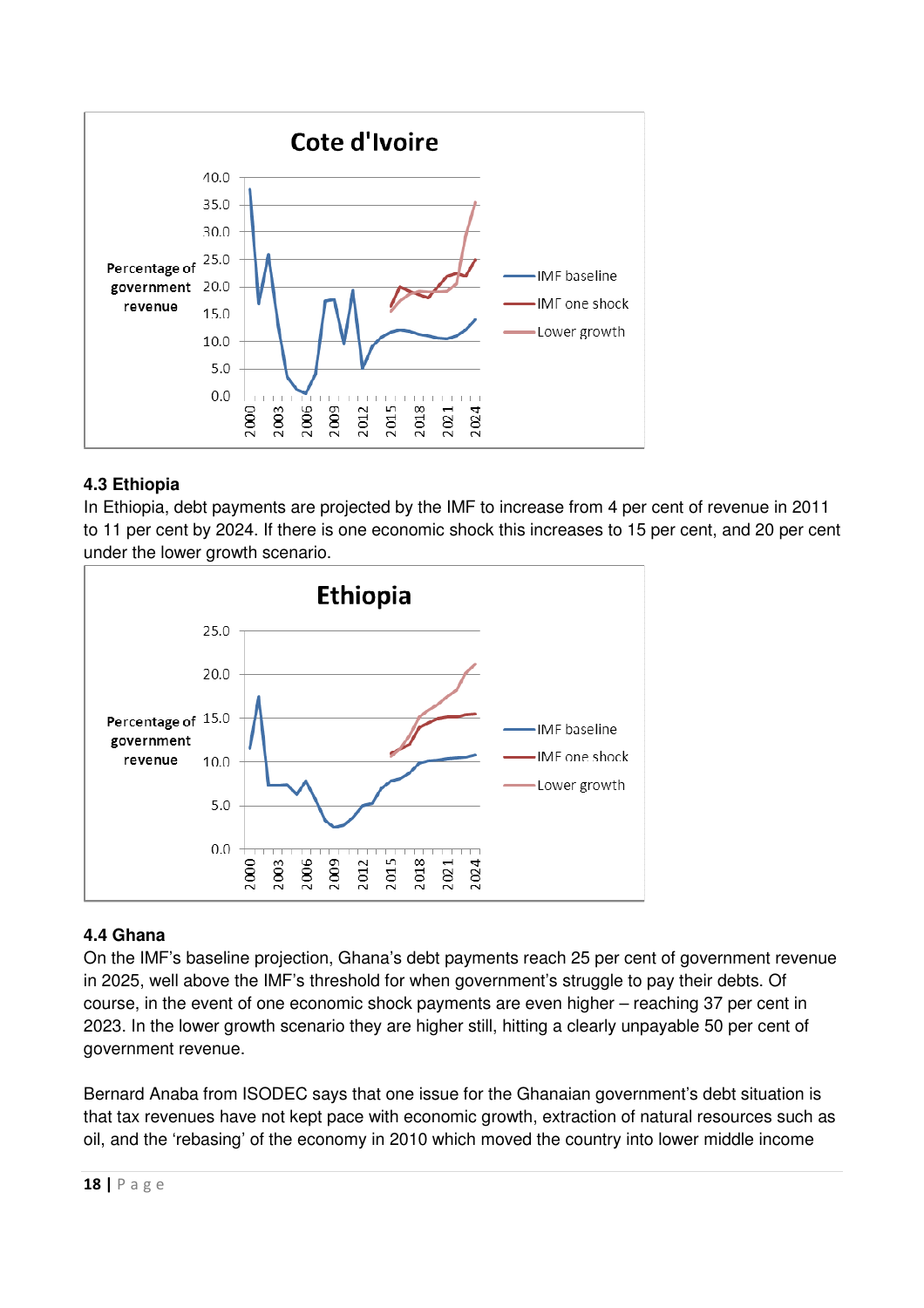status (increasing the interest rate on some of the loans the country receives). Capital inflows to exploit natural resources such as oil have increased the size of the economy and access to foreign finance, but have not yet had the same impact on generating the same level of extra revenue for the government. See http://thebftonline.com/content/article-going-imf-discussion-what-guide



#### **4.5 Haiti**

Haiti qualified for HIPC and MDRI debt relief in 2009. This was followed by additional cancellation of some multilateral and bilateral debts in 2010 after the earthquake. However, the debt burden is increasing rapidly, with the IMF projecting that payments will reach almost 15 per cent of revenue by 2024 on its baseline scenario, above the rate of payments in most years prior to debt relief. On the alternative scenarios payments go over 20 or even 30 per cent of revenue.



### **4.6 Senegal**

In Senegal, despite qualifying for HIPC debt relief in 2004, and MDRI in 2005, debt payments have already increased significantly again; 13 per cent of government revenue is expected to be spent on external debt payments in 2014. On the IMF baseline projection, payments spike up to 18 per cent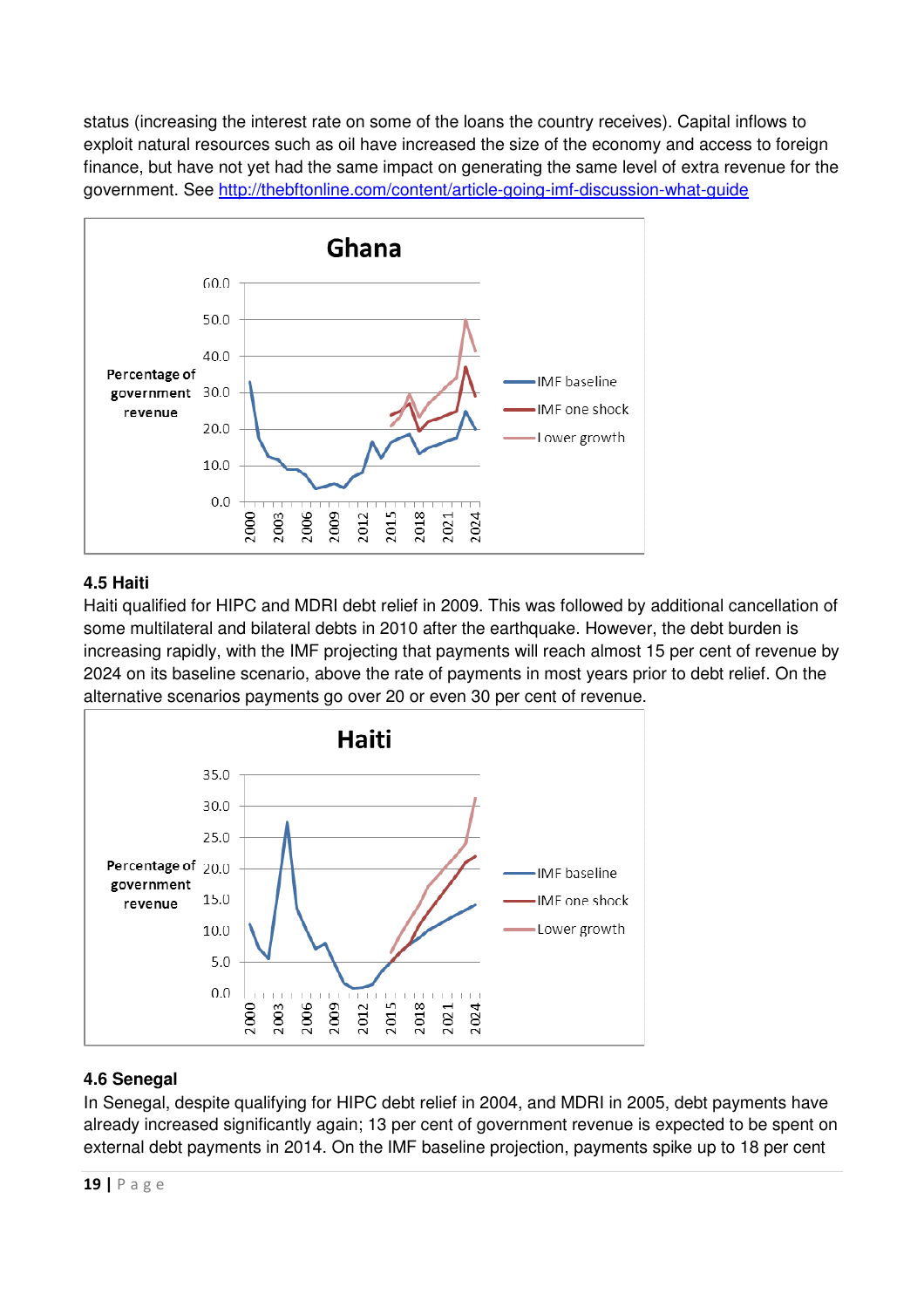in 2020 when a bond issuance comes due to be paid. On the one shock scenario the 2020 payments total 24 per cent of revenue, whilst on the lower growth they are 33 per cent. There is a clear risk regarding Senegal's ability to pay within the next ten years.



### **5. Illustrative impacts on health and education spending**

These increases in debt payments would have significant implications for public spending, if the debts did continue to be paid. For five or the six countries above, $20$  the increase in debt payments would require cuts in health and education budgets of between 5 and 25 per cent of government revenue, based on current levels of health and education spending, and assuming that cuts were made equally across areas of public expenditure (see Tables below)

 <sup>20</sup> There is not enough data for Haiti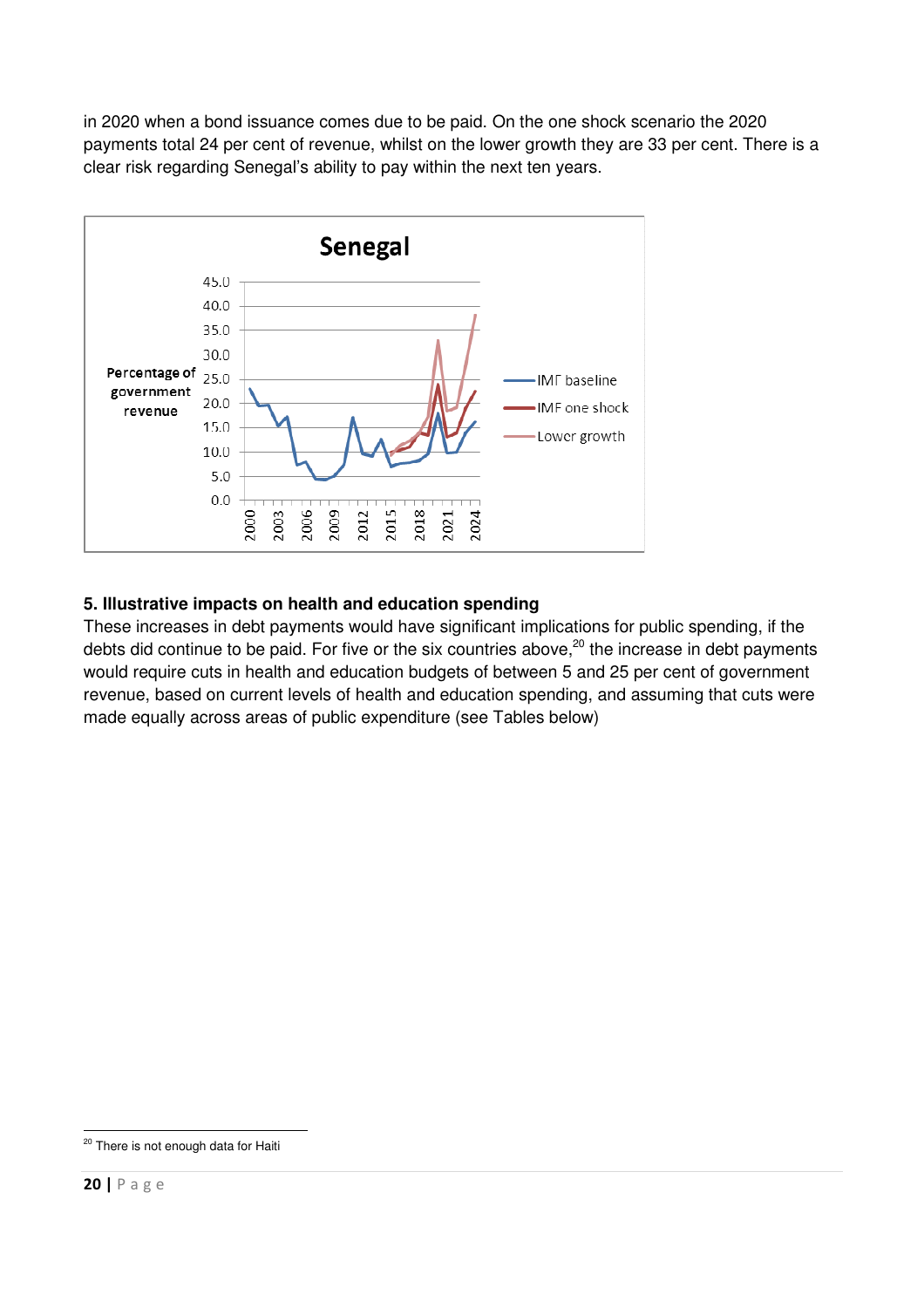# **IMF baseline**

| Country             | Increase in debt<br>payments between<br>2013 and 2024<br>(percentage of<br>government revenue) | Current spending on<br>public health and<br>education (combined,<br>percentage of<br>government revenue) | Percentage cut<br>required in proportion<br>of revenue spent on<br>health and education<br>to meet debt<br>payments, if spending<br>cut equally across<br>areas |
|---------------------|------------------------------------------------------------------------------------------------|----------------------------------------------------------------------------------------------------------|-----------------------------------------------------------------------------------------------------------------------------------------------------------------|
| <b>Burkina Faso</b> | 3.6                                                                                            | 35.1                                                                                                     | 4%                                                                                                                                                              |
| Cote d'Ivoire       | 4.9                                                                                            | 42                                                                                                       | 5%                                                                                                                                                              |
| Ethiopia            | 5.5                                                                                            | 49.5                                                                                                     | 5%                                                                                                                                                              |
| Ghana               | 3.5                                                                                            | 55.8                                                                                                     | 3%                                                                                                                                                              |
| Senegal             | 7.1                                                                                            | 40.7                                                                                                     | 7%                                                                                                                                                              |

## **IMF one shock**

| Country             | Increase in debt<br>payments between<br>2013 and 2024<br>(percentage of<br>government revenue) | Current spending on<br>public health and<br>education (combined,<br>percentage of<br>government revenue) | Percentage cut<br>required in proportion<br>of revenue spent on<br>health and education<br>to meet debt<br>payments, if spending<br>cut equally across<br>areas |
|---------------------|------------------------------------------------------------------------------------------------|----------------------------------------------------------------------------------------------------------|-----------------------------------------------------------------------------------------------------------------------------------------------------------------|
| <b>Burkina Faso</b> | $\overline{7}$                                                                                 | 35.1                                                                                                     | 7%                                                                                                                                                              |
| Cote d'Ivoire       | 15.9                                                                                           | 42                                                                                                       | 16%                                                                                                                                                             |
| Ethiopia            | 10.2                                                                                           | 49.5                                                                                                     | 10%                                                                                                                                                             |
| Ghana               | 12.4                                                                                           | 55.8                                                                                                     | 12%                                                                                                                                                             |
| Senegal             | 13.3                                                                                           | 40.7                                                                                                     | 13%                                                                                                                                                             |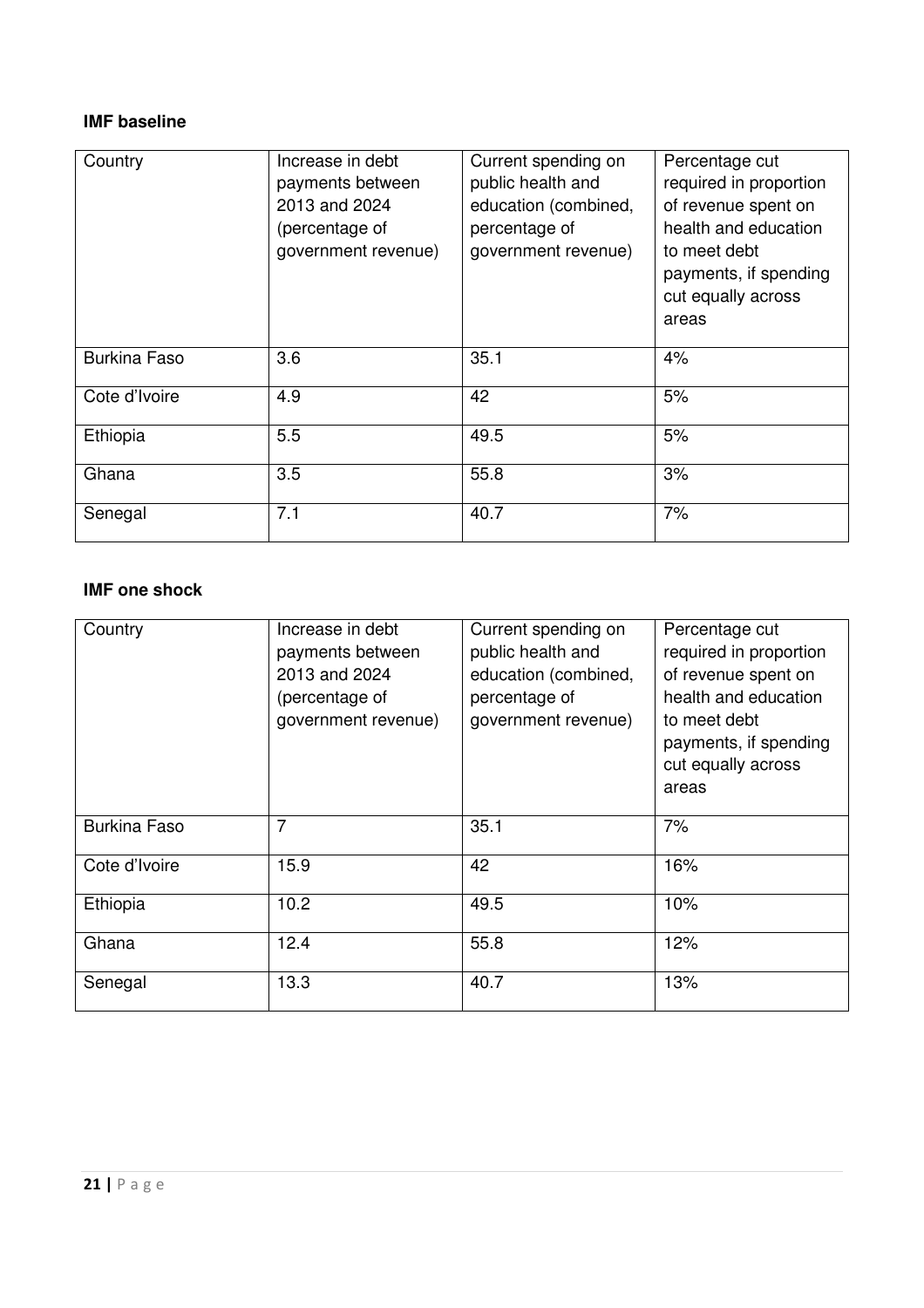# **Lower growth**

| Country             | Increase in debt<br>payments between<br>2013 and 2024<br>(percentage of<br>government revenue) | Current spending on<br>public health and<br>education (combined,<br>percentage of<br>government revenue) | Percentage cut<br>required in proportion<br>of revenue spent on<br>health and education<br>to meet debt<br>payments, if spending<br>cut equally across<br>areas |
|---------------------|------------------------------------------------------------------------------------------------|----------------------------------------------------------------------------------------------------------|-----------------------------------------------------------------------------------------------------------------------------------------------------------------|
| <b>Burkina Faso</b> | 11.8                                                                                           | 35.1                                                                                                     | 12%                                                                                                                                                             |
| Cote d'Ivoire       | 26.3                                                                                           | 42                                                                                                       | 26%                                                                                                                                                             |
| Ethiopia            | 15.9                                                                                           | 49.5                                                                                                     | 16%                                                                                                                                                             |
| Ghana               | 24.9                                                                                           | 55.8                                                                                                     | 25%                                                                                                                                                             |
| Senegal             | 29                                                                                             | 40.7                                                                                                     | 29%                                                                                                                                                             |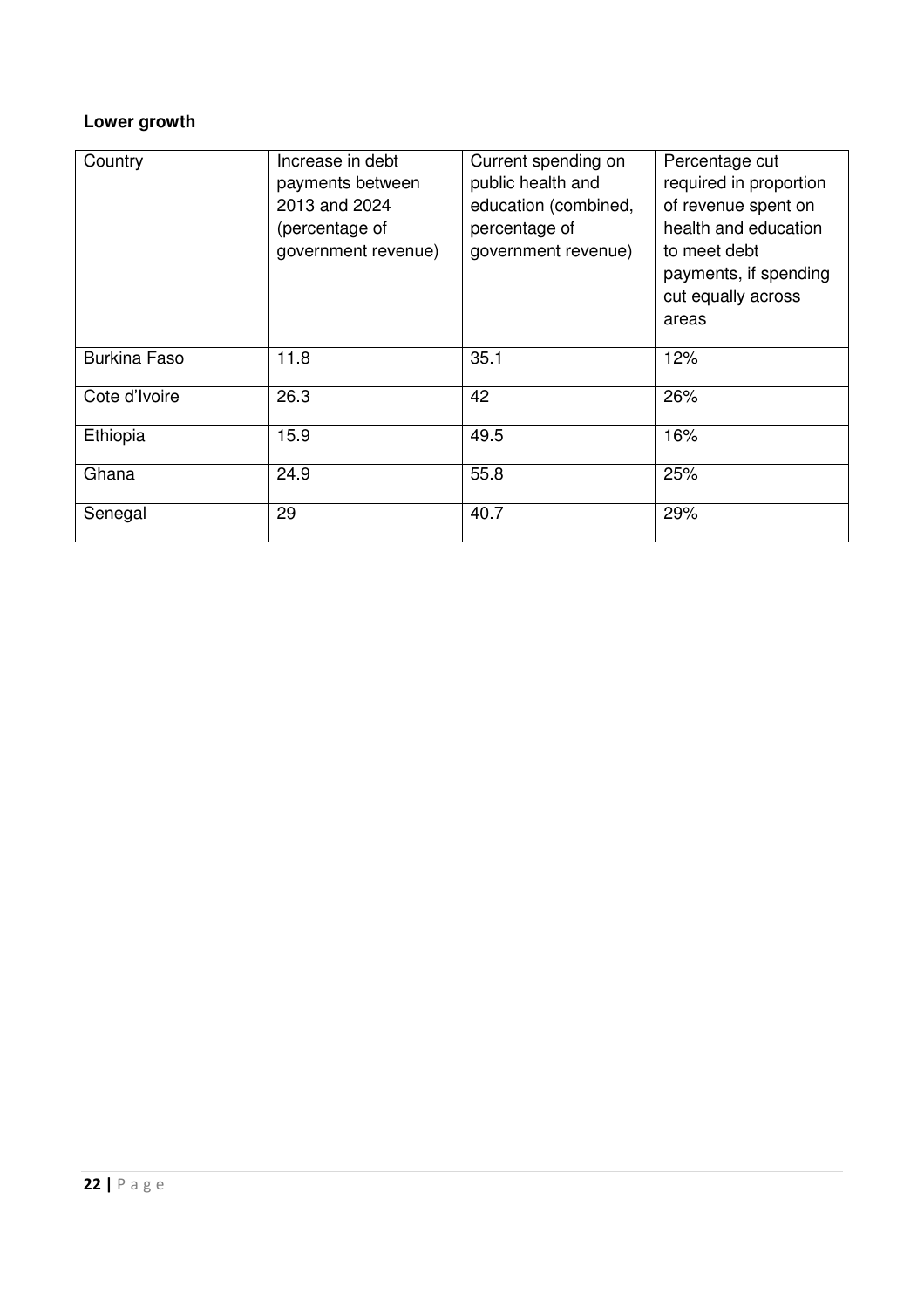#### **6. Recommendations**

Because of the risk of new debt crises being created, measures are needed now to make lending more responsible, and to create better ways of dealing with debt crises if they do arise which, by signalling that reckless lenders would not be bailed out, would also reduce the chance of crises in the first place. We recommend that the UK government should:

### **1) Commit that all UK bilateral aid will remain as grants**

#### **2) Shift aid money away from sources which give loans, towards sources which give grants.**

Under current rules, loans can be counted as aid if interest rates are 7% or less. Several governments give large proportions of bilateral aid as loans, including Japan, France, Germany and China. These loans have increased in recent years.

The UK does not currently give bilateral loans, but it does make large aid contributions to multilateral institutions such as the World Bank and African Development Bank, which are then given as aid. Jubilee Debt Campaign estimated in 2012 that \$1.26 billion of UK aid money was given to multilateral institutions to then be used as loans. This was the second highest amount of any OECD country, after Japan (\$2.23 billion).<sup>21</sup>

A representative of Agence Française de Développement told a meeting of European NGOs in June 2013 that there is currently such a glut of cheap loans that the agency is hard pressed to find projects to fund as they are effectively competing with Germany and the European Investment Bank to find viable projects.

However, despite this lending boom, the International Development Select Committee of the UK parliament recommended in February 2014 that more aid should be given as loans, through giving all aid to middle income countries as loans, and some aid to low income countries as loans. These loans on top of the lending boom which is already taking place towards many countries would further exacerbate the risk of new debt crises.

### **3) Require all lenders funded by the UK, including UK Export Finance, the World Bank and IMF, to sign up to responsible lending guidelines, including public scrutiny of loan terms before contracts are signed.**

For lending and borrowing to be more responsible requires greater accountability to people in the countries concerned. One common call of groups we work with in the global South is for all loan contracts to be made publicly available for scrutiny before they are signed, and for contracts to require the agreement of elected parliaments. Lenders can help facilitate this process by making contracts publicly available, and requiring parliamentary approval. However, UK Export Finance for example, does not release any information on loans it guarantees until up to a year after a deal has been agreed, and then refuses to release details of the contracts.

l

<sup>&</sup>lt;sup>21</sup> Jones, T. (2012). The state of debt: Putting an end to 30 years of crisis. Jubilee Debt Campaign. May 2012.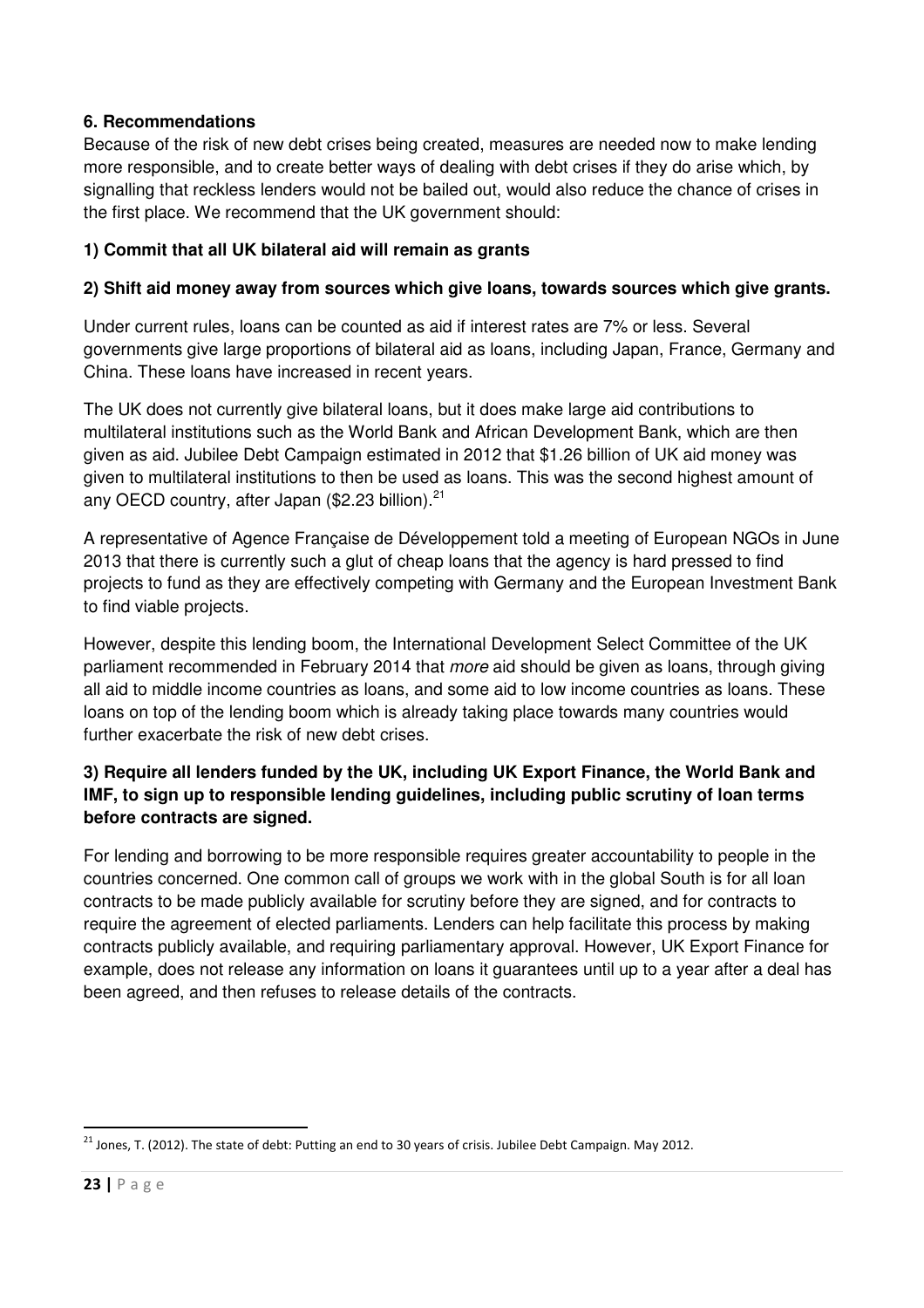#### **4) Support the creation of a fair, transparent and independent process for resolving sovereign debt crises, to show banks they won't be bailed out for reckless loans.**

Low interest rates and quantitative easing in the Western world are fuelling a private lending bubble to developing countries. Open capital markets mean money can be borrowed at low interest rates in the West, and lent on to developing countries.

Furthermore, the current system of responding to debt crises incentivises the private sector to lend recklessly. The IMF and other institutions (such as the EU or World Bank) lend more money to countries in crisis, bailing out the original reckless lenders, whilst leaving the country in debt. When debt relief is finally agreed, for example through the Heavily Indebted Poor Countries initiative, it is the public sector which bears the cost.

Instead, a fair and transparent debt workout process, independent of lenders and borrowers, would indicate to lenders that they would have to be involved in debt restructurings. This would incentivise private lenders to be more responsible, thereby reducing the frequency of debt crises, whilst also protecting the public sector from the costs of more bailouts.

In September 2014, the UN General Assembly voted to create a legal regulatory framework for the sovereign debt restructuring process, by 124 votes in favour to just 11 against.<sup>22</sup> This extremely welcome move means there is now a process at the United Nations to create such a resolution mechanism. Appalling, eleven countries, including the UK government, attempted to block these negotiations from even beginning. All government should now constructively engage in the process to create a fair, transparent and independent process for resolving sovereign debt crises.

### **5) Support the creation of debt sustainability assessments which are conducted independently of creditor and debtors, take into account the meeting of basic needs and public service provision, and apply to all countries**

The debt sustainability assessments relied on for this study are severely limited because they:

- Are conducted by two major lenders, the IMF and World Bank, so have an inherent conflict of interest
- Only consider whether debts will be payable, not whether debts are increasing the financial options of the government concerned, a better measure of sustainability
- They are not conducted for all countries, despite the fact that any country, no matter its GDP per person, can be affected by sovereign debt crises

A completely new form of debt sustainability assessment is needed to replace the IMF and World Bank versions. Such assessments should be conducted for all countries by a multilateral institution, such as the UN, and take into account whether debt is helping or hindering the meeting of basic needs and public service provision as well as a country's ability to pay.

 $\overline{a}$ 

<sup>&</sup>lt;sup>22</sup> http://www.un.org/ga/search/view\_doc.asp?symbol=A/68/L.57&Lang=E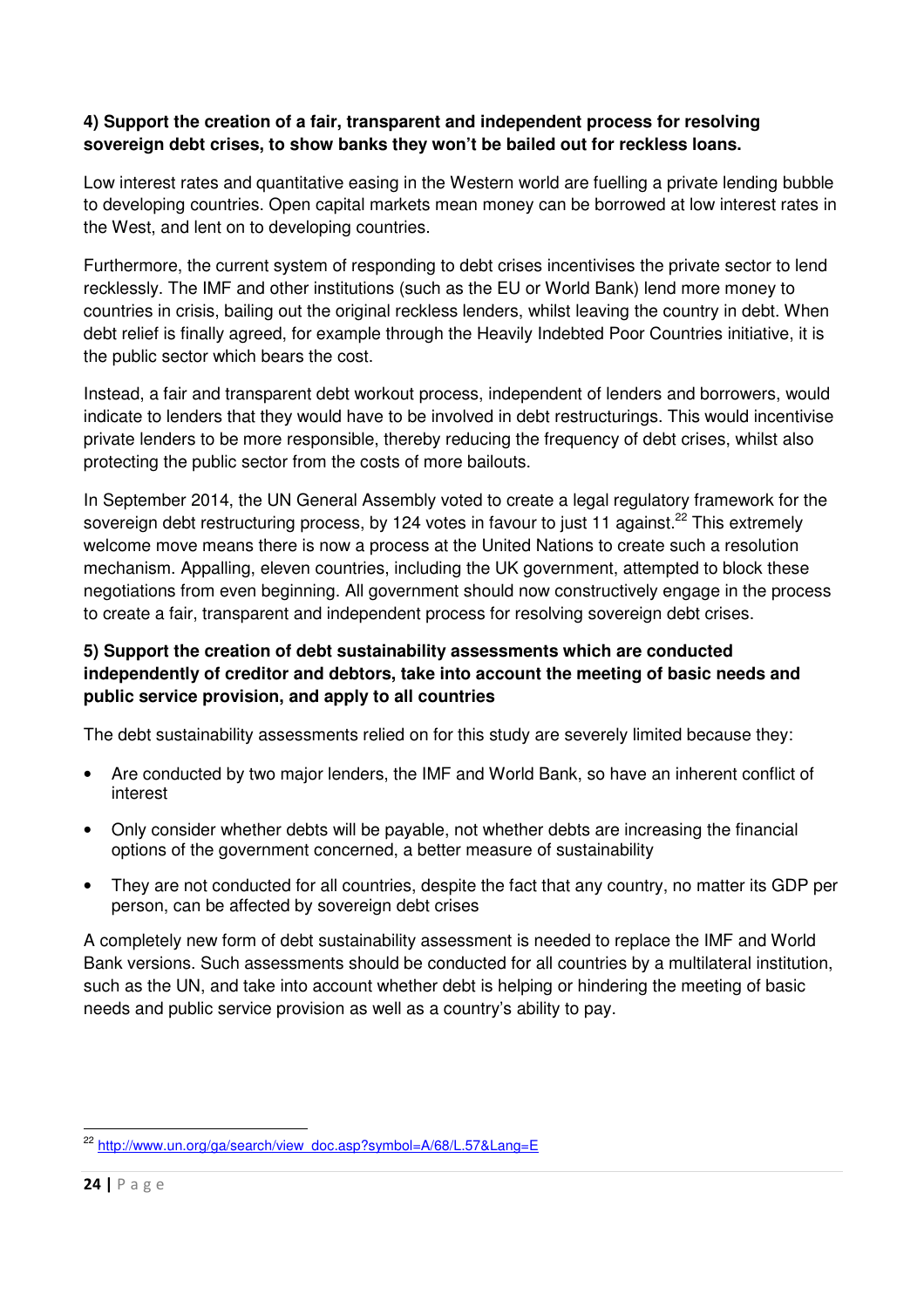Debt sustainability assessments also need to fully take into account:

- Debts owed by the private sector
- Payment obligations and contingent liabilities created for a government by Public Private **Partnerships**
- Government debts owed domestically, whilst analysing these debts and their risks separately from external debts

#### **6) Introduce policies to support developing countries in increasing their tax revenues, including by preventing the loss of revenue through tax avoidance and evasion.**

One reason developing country governments are dependent on foreign loans is because of the large quantities of revenue they lose through tax avoidance and evasion. The OECD has estimated that developing countries lose three times more money to tax havens than they get in overseas aid. $^{23}$ 

As a major financial centre, the UK government has a responsibility to ensure its policies help developing countries receive more of the money due. However, in recent years policies implemented by the UK government have actually made the situation even worse for developing countries. The Controlled Foreign Companies rules have been changed so that they no longer deter tax avoidance by UK companies in third countries. Instead, the rules now offer an incentive to UK companies to maximise their use of offshore financing transactions within their own company, because of a 75% tax break on the profits from these transactions.

The negative impacts of the changes to the Controlled Foreign Companies rules indicates that one useful policy would be for there to be a requirement on the UK government to conduct a spillover analysis that every tax rule and treaty adopted by the government does not harm the ability of developing countries to collect adequate tax revenues, but actively helps them to tackle tax avoidance and evasion. The UK government should:

- Remove the gateways and exemptions from the UK's Controlled Foreign Companies rules which prevent them from deterring tax avoidance and evasion in third countries
- Ensure that every tax rule and treaty adopted by the UK government should have a spillover analysis to check that it won't harm developing countries, but actively help them in tackling tax avoidance and evasion.

<sup>&</sup>lt;sup>23</sup> http://www.theguardian.com/commentisfree/2008/nov/27/comment-aid-development-tax-havens